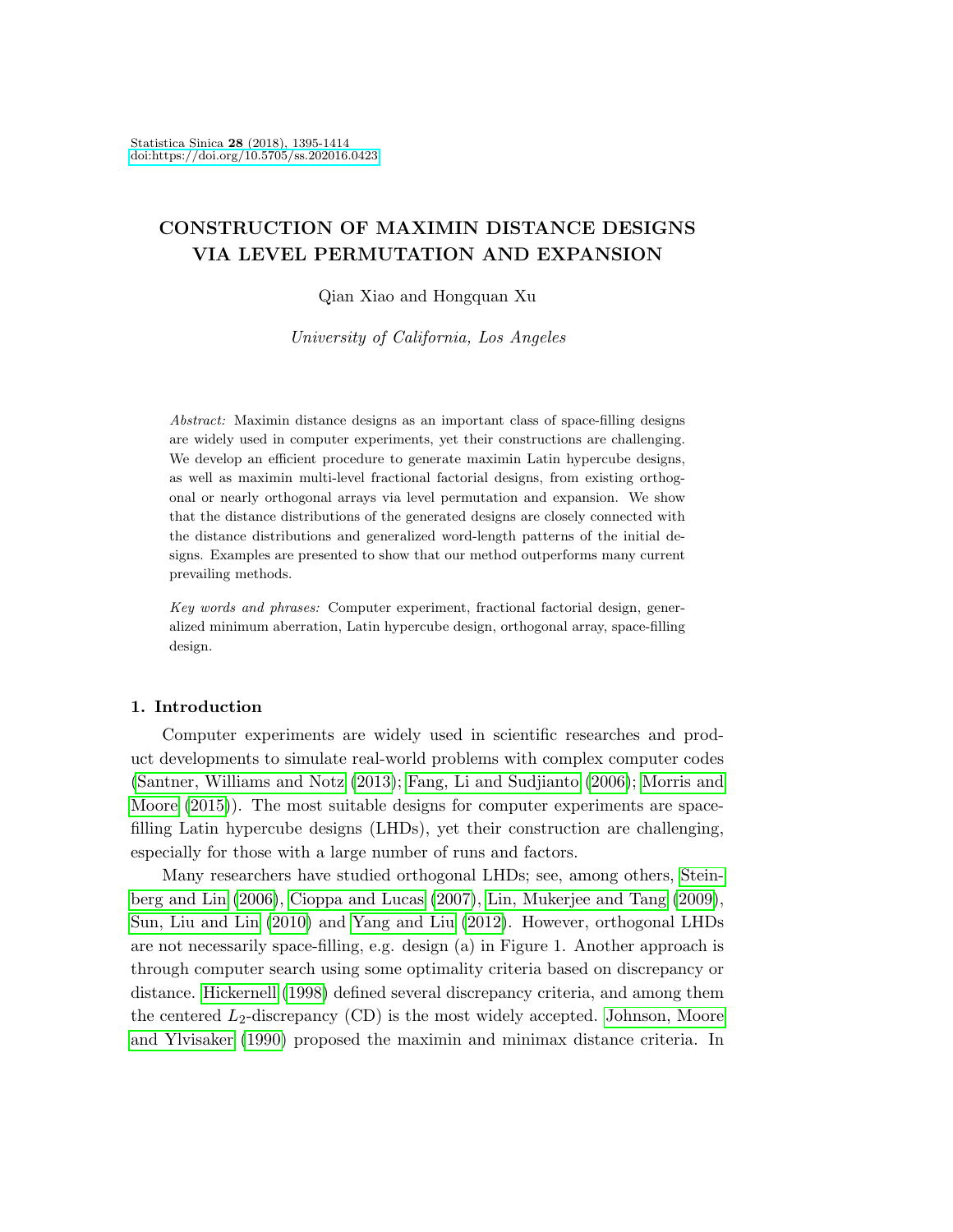

Figure 1. Comparison of 9-run 2-factor LHDs.

this paper, we adopt the maximin distance criterion which seeks to scatter design points over the experimental domain such that the minimum distance between points is maximized. [Johnson, Moore and Ylvisaker](#page-18-4) [\(1990\)](#page-18-4) showed that maximin distance designs are asymptotically optimal under a Bayesian setting. [Morris and](#page-19-5) [Mitchell](#page-19-5) [\(1995\)](#page-19-5) proposed the criterion

<span id="page-1-0"></span>
$$
\phi_p = \left(\sum_{i=2}^n \sum_{j=1}^{i-1} \frac{1}{d_{i,j}^p}\right)^{1/p},\tag{1.1}
$$

where  $d_{i,j}$  is the distance between the  $i^{th}$  and  $j^{th}$  row of the design. When p is sufficiently large,  $\phi_p$  is asymptotically identical to the maximin distance criterion. [Morris and Mitchell](#page-19-5) [\(1995\)](#page-19-5), [Joseph and Hung](#page-18-5) [\(2008\)](#page-18-5), [Ba, Myers and](#page-18-6) [Brenneman](#page-18-6) [\(2015\)](#page-18-6), and many others proposed algorithms to construct maximin LHDs; see [Lin and Tang](#page-18-7) [\(2015\)](#page-18-7) for a summary. To the best of our knowledge, the R package SLHD by [Ba, Myers and Brenneman](#page-18-6) [\(2015\)](#page-18-6) is currently the most efficient algorithm.

[Tang](#page-19-6) [\(1993\)](#page-19-6) proposed to generate orthogonal array-based LHDs (OALHDs) by expanding levels in randomized orthogonal arrays (OAs). Though these OAL-HDs have desirable sampling and projection properties, most of them are not space-filling, e.g. designs (b) and (c) in Figure 1. A searching scheme can be applied to OALHDs [\(Leary, Bhaskar and Keane](#page-18-8) [\(2003\)](#page-18-8)), but the results are not satisfactory. [Ba, Myers and Brenneman](#page-18-6) [\(2015\)](#page-18-6) used a level expansion procedure similar to that of [Tang](#page-19-6) [\(1993\)](#page-19-6) when generating SLHDs with multiple slices. They justified their method from a geometric perspective but did not provide theoretical support. We provide some theoretical results to complement the work of [Tang](#page-19-6) [\(1993\)](#page-19-6) and [Ba, Myers and Brenneman](#page-18-6) [\(2015\)](#page-18-6). We show that OAs, or nearly OAs if OAs do not exist, are good initial designs as they tend to generate robust space-filling designs. To avoid searching over the entire space of OALHDs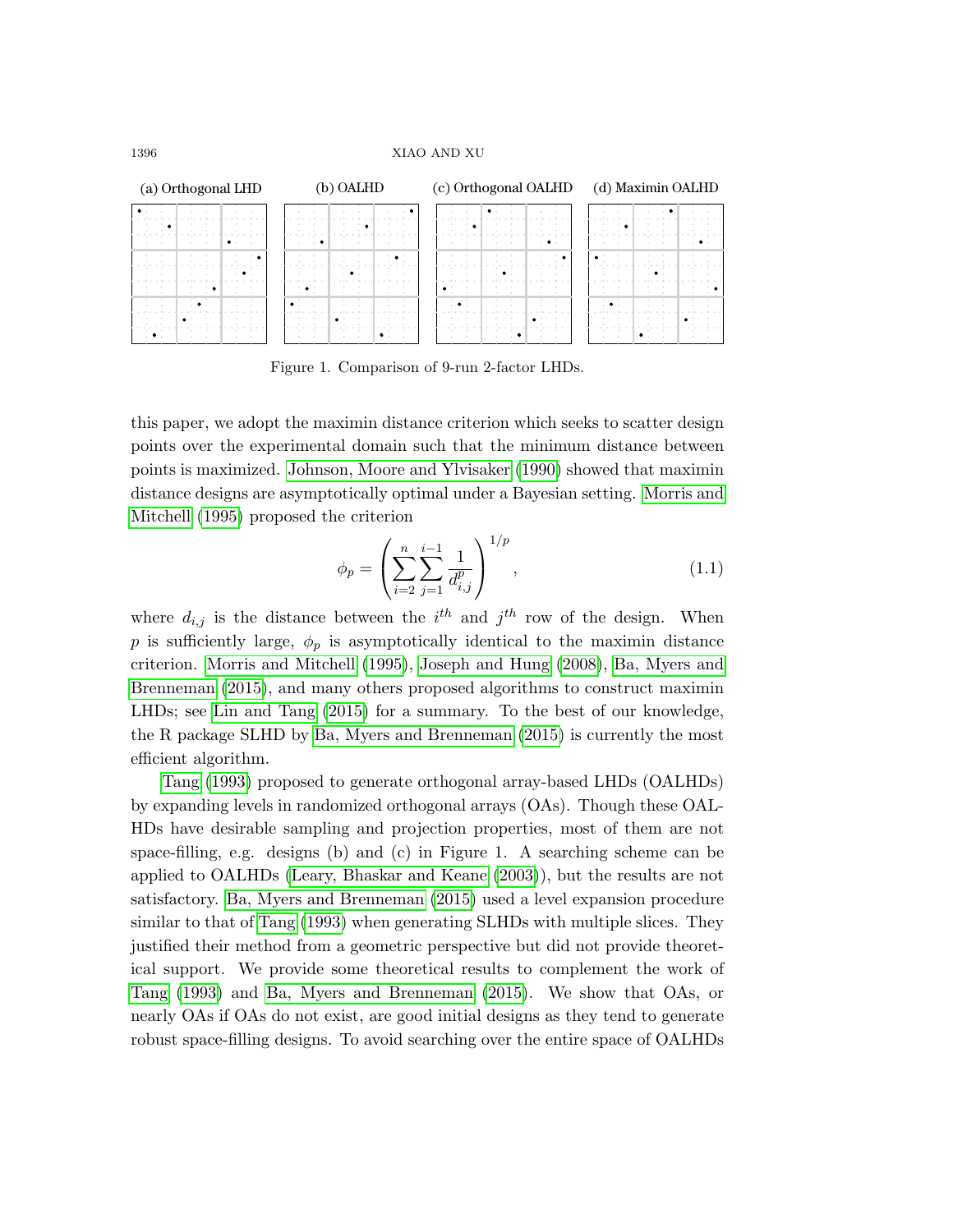generated via level expansion, we propose to perform level permutations on the initial designs and restrict level expansions only to the maximin OAs. [Tang, Xu](#page-19-7) [and Lin](#page-19-7) [\(2012\)](#page-19-7), [Tang and Xu](#page-19-8) [\(2013\)](#page-19-8), and [Zhou and Xu](#page-19-9) [\(2014\)](#page-19-9) used the level permutation method for constructing uniform and maximin fractional factorial designs, but their method cannot be used to construct LHDs and relies on the existence of multi-level OAs. We propose a procedure, the maximin distance level expansion (MDLE) method, to construct maximin designs by combining the strength of level permutation and expansion while avoiding their weaknesses. Our procedure is efficient, providing better designs using less time compared with existing methods. It is general, not only in the capability of constructing both maximin fractional factorial designs and maximin LHDs, but also in the flexibility to use multiple phases in level expansion that can significantly reduce the computation needed.

This paper is organized as follows. We present our theoretical results in Section 2. In Section 3, we introduce the procedure, searching algorithm, and justifications for our MDLE method. In Section 4, examples are given to show that our method outperforms the ordinary level expansion method, the OMLHD method, the R package SLHD, and the level permutation method. In Section 5, we introduce a multi-phase method for constructing large maximin designs. Section 6 concludes, and all proofs are given in the Appendix.

## 2. Some Theoretical Results

Let  $D(n, s^k)$  be an *n*-run, *k*-factor, and *s*-level (labelled as  $1, 2, ..., s$ ) balanced design where each level appears exactly  $n/s$  times in every column. From the initial design  $D(n, s^k)$  we can generate a set of designs  $D'(n, (ms)^k)$  with ms levels by a level expansion procedure. For each column in the initial design D, we replace the  $n/s$  positions of entry  $l$   $(l = 1, 2, \ldots, s)$  by a random sequence of  $n/(ms)$  replicates of numbers:  $(l-1)m+1$ ,  $(l-1)m+2$ , ...,  $(l-1)m+m$ , where  $n, k, s, m$  are all integers larger than 1 and n is divisible by ms. When  $m = n/s$ , the generated  $D$ 's are LHDs.

Example 1. As an illustration, we perform the level expansion procedure to generate a  $D'(8, 4^2)$  from a  $D(8, 2^2)$ . For each column in D, we first replace all four entries of 1 with a random permutation of numbers:  $1, 1, 2, 2$ , and then replace all four entries of 2 with a random permutation of numbers:  $3, 3, 4, 4$ , thus generating a 4-level design  $D'$ . In all we have 1296 possible  $D'$ s. Here is an example: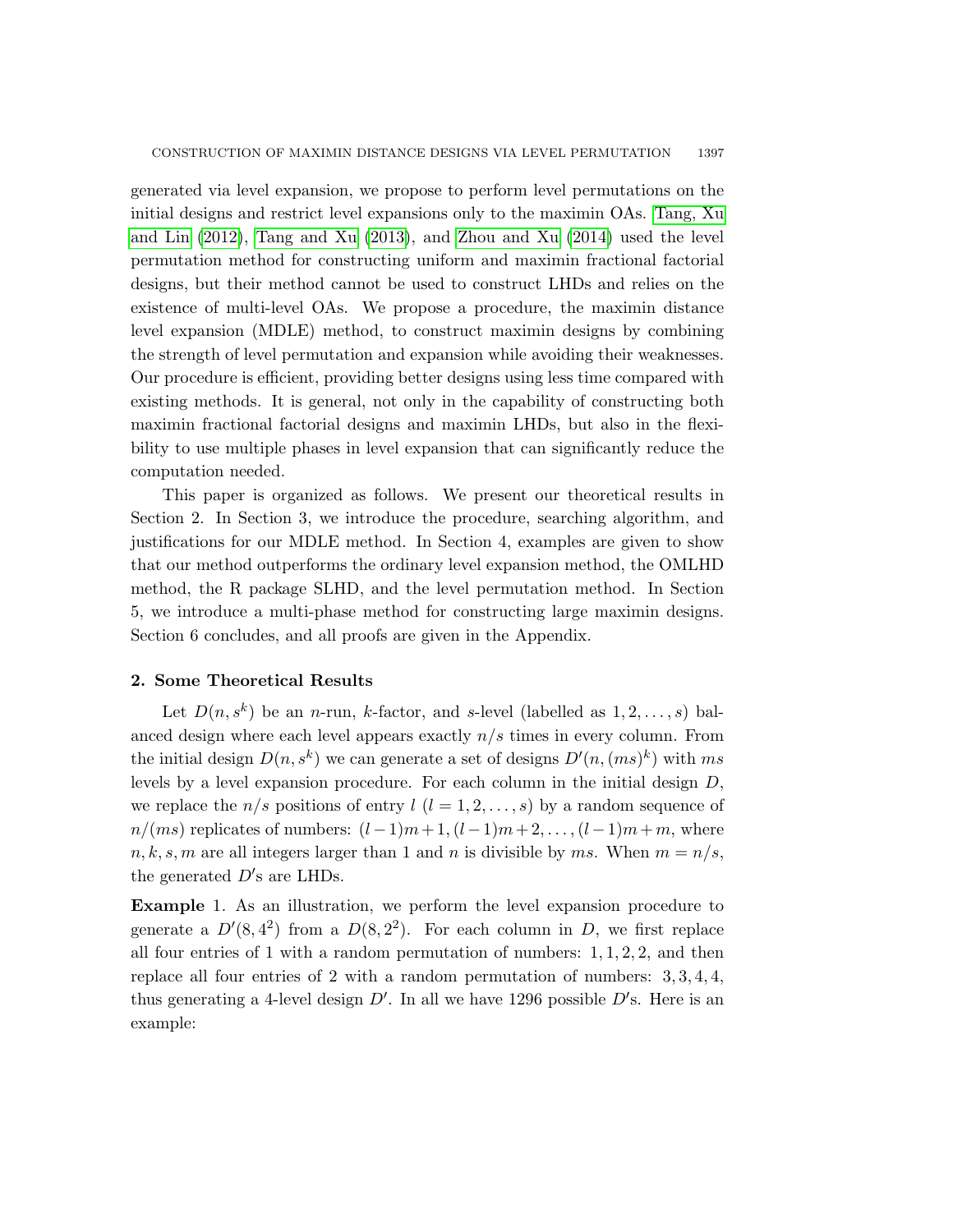$$
D = \left(\begin{array}{rrrrrr} 1 & 1 & 1 & 1 & 2 & 2 & 2 & 2 \\ 1 & 2 & 1 & 2 & 1 & 2 & 1 & 2 \end{array}\right)^T \Rightarrow D' = \left(\begin{array}{rrrrrr} 1 & 2 & 1 & 2 & 3 & 4 & 4 & 3 \\ 2 & 3 & 1 & 3 & 1 & 4 & 2 & 4 \end{array}\right)^T.
$$

Let  $x_{i,l}$  be the  $(i^{th},l^{th})$  element and  $x_i$  be the  $i^{th}$  row of the initial design D. After level expansion, they are  $x'_{i,l}$  and  $x'_i$  of the generated design D', respectively. Let  $h_{i,j}$  be the Hamming distance (number of positions where the corresponding entries in the pair of rows are different) between rows  $x_i$  and  $x_j$ . Take  $d_{i,j} = |x_{i,l} - x_{j,l}|$ . Denote the L<sub>1</sub>-distance between two rows  $x_i$  and  $x_j$  as  $d_{i,j} = \sum_{l=1}^{k} d_{il,jl}$ . In this paper, we focus on constructing maximin designs in regard to the  $L_1$ -distance. Let  $d_{min}(D)$  be the minimum  $L_1$ -distance among all pairs of rows in design D. In the same way, we define  $h'_{i,j}$ ,  $d'_{i,jl}$ ,  $d'_{i,j}$  and  $d_{min}(D')$ for the generated design  $D'$ , respectively. For any balanced design  $D$ , we define the distance distribution as  $(\#$  denotes the count)

$$
B_l(D) = n^{-1} \# \{ (i,j) : d_{i,j} = l; x_i, x_j \in D, i, j = 1, 2, \dots, n \}.
$$

It is easy to show that a design without repeated runs has  $B_0(D) = 1$ . The maximin design is defined as the one that sequentially minimizes the distance distribution  $B_0(D), B_1(D), B_2(D), B_3(D), \ldots$  Designs with smaller  $\phi_p$  values defined in [\(1.1\)](#page-1-0) are more space-filling and have better distance distributions.

**Lemma 1.** (a) For  $i, j = 1, ..., n$  and  $i \neq j$ , upper and lower bounds for the  $L_1$ -distance between the i<sup>th</sup> and j<sup>th</sup> row in the generated design D' are

$$
m d_{i,j} - (m-1) h_{i,j} \leq d'_{i,j} \leq m d_{i,j} + (m-1)k.
$$

(b) Upper and lower bounds for the minimum pairwise  $L_1$ -distance of the generated design  $D'$  are

$$
md_{min}(D)-(m-1)h_{max}(D) \leq d_{min}(D') \leq m d_{min}(D)+(m-1)k,
$$

where  $h_{max}(D)$  is the largest pairwise Hamming distance in design D.

Given n, s, and k, from different initial designs  $D(n, s^k)$ , by level expansion we can generate different sets of designs  $D'(n,(ms)^k)$ . By Lemma 1, the upper bound for  $d_{min}(D')$  is determined by  $d_{min}(D)$ . If we can generate a design  $D'_{opt}$  with  $d_{min}(D'_{opt}) = md_{min}(D_{Mm}) + (m-1)k$  where  $D_{Mm}$  is the maximin initial design, it is clear that  $D'_{opt}$  has the largest minimum distance among all possible  $D$ 's from all possible initial designs  $D$ . In Lemma 1, the lower bound of  $d_{min}(D')$  is also positively related with  $d_{min}(D)$ . Therefore, in order to generate good maximin designs via level expansion, initial designs with better distance distributions should be used.

From any initial design D, by level expansion we have  $((n/s)!/(r!)^m)^{sk}$  pos-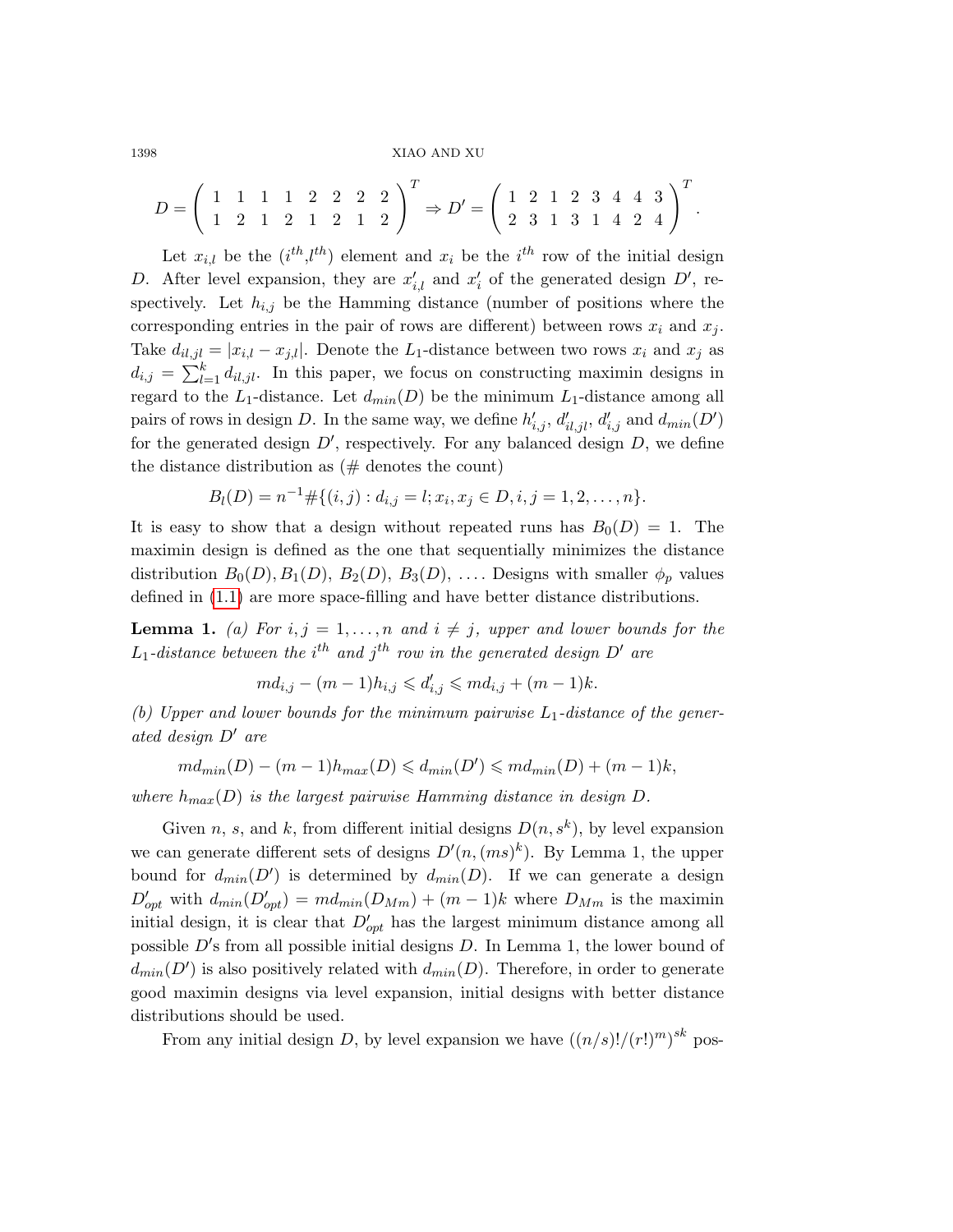sible generated designs  $D'$ , where  $r = n/(ms)$ .

**Theorem 1.** For  $i, j = 1, \ldots, n$  and  $i \neq j$ , the expectation and variance of the pairwise  $L_1$ -distances in the generated designs  $D'$  via level expansion have the following relationship with the pairwise  $L_1$ -distance in the initial balanced design  $D$ :

$$
E(d'_{i,j}) = m d_{i,j} + (k - h_{i,j})\gamma \quad and \quad Var(d'_{i,j}) = C_{1,0} + C_{1,1} h_{i,j},
$$

where  $\gamma = n(m^2-1)/[3m(n-s)], C_{1,0} = kn(m^2-1)(m^2n+2n-3m^2s)/$  $[18m^2(n-s)^2]$ , and  $C_{1,1} = (m^2-1)[2n^2(m^2-1)-3m^2s(n-s)]/[18m^2(n-s)^2]$ .

Thus the expected value of  $d'_{i,j}$  is a function of both  $d_{i,j}$  and  $h_{i,j}$ . For a 2level design, the  $L_1$ -distance  $d_{i,j}$  equals the Hamming distance  $h_{i,j}$ . For a design with more than 2 levels,  $d_{i,j}$  is greater than or equal to  $h_{i,j}$ . In addition, the coefficient  $(m)$  for  $d_{i,j}$  is almost three times as large as the absolute value of the coefficient ( $\gamma$ ) for  $h_{i,j}$ . Therefore, the expected value of  $d'_{i,j}$  is dominated by  $d_{i,j}$ . Generally speaking, a large  $d_{i,j}$  value leads to a large  $d'_{i,j}$  value on average.

When  $s > 2$ , we can improve designs' minimum distances by level permutation [\(Zhou and Xu](#page-19-9) [\(2014\)](#page-19-9)). When permuting levels for one or more factors of a design, the pairwise Hamming distances do not change, but its pairwise  $L_1$ -distances vary. Given a design  $D(n, s^k)$ , we can generate in total  $(s!)^k$  levelpermuted designs (including isomorphic designs) and then consider all possible level expansions for each design. Let Θ denote the set of all designs generated by all level permutations and expansions.

Lemma 2. When all possible level permutations and expansions are considered, for  $i \neq j$ , the expectation and variance of the pairwise  $L_1$ -distances in generated  $designs$  D' are

$$
E_{\Theta}(d'_{i,j}) = k\gamma + (m\frac{s+1}{3} - \gamma)h_{i,j},
$$
  

$$
Var_{\Theta}(d'_{i,j}) = C_{1,0} + \left(C_{1,1} + m^2\frac{(s+1)(s-2)}{18}\right)h_{i,j},
$$

where  $\gamma$ ,  $C_{1,0}$ , and  $C_{1,1}$  are constants defined in Theorem 1.

Now we study the space-filling property for the generated design  $D'$ . For  $D' \in \Theta$ , let  $\bar{d}' = \sum_{i \neq j=1}^n d'_{i,j}/(n(n-1))$  be the average distance in the generated design D'. It is easy to show that  $\bar{d} = kn(m^2s^2 - 1)/(3ms(n-1))$  because D' is level balanced for each column. Next, we show that the expectation of sum of squared distances in  $D'$  is minimized when the initial design is an OA. The concepts of generalized word-length pattern (GWLP) and generalized minimum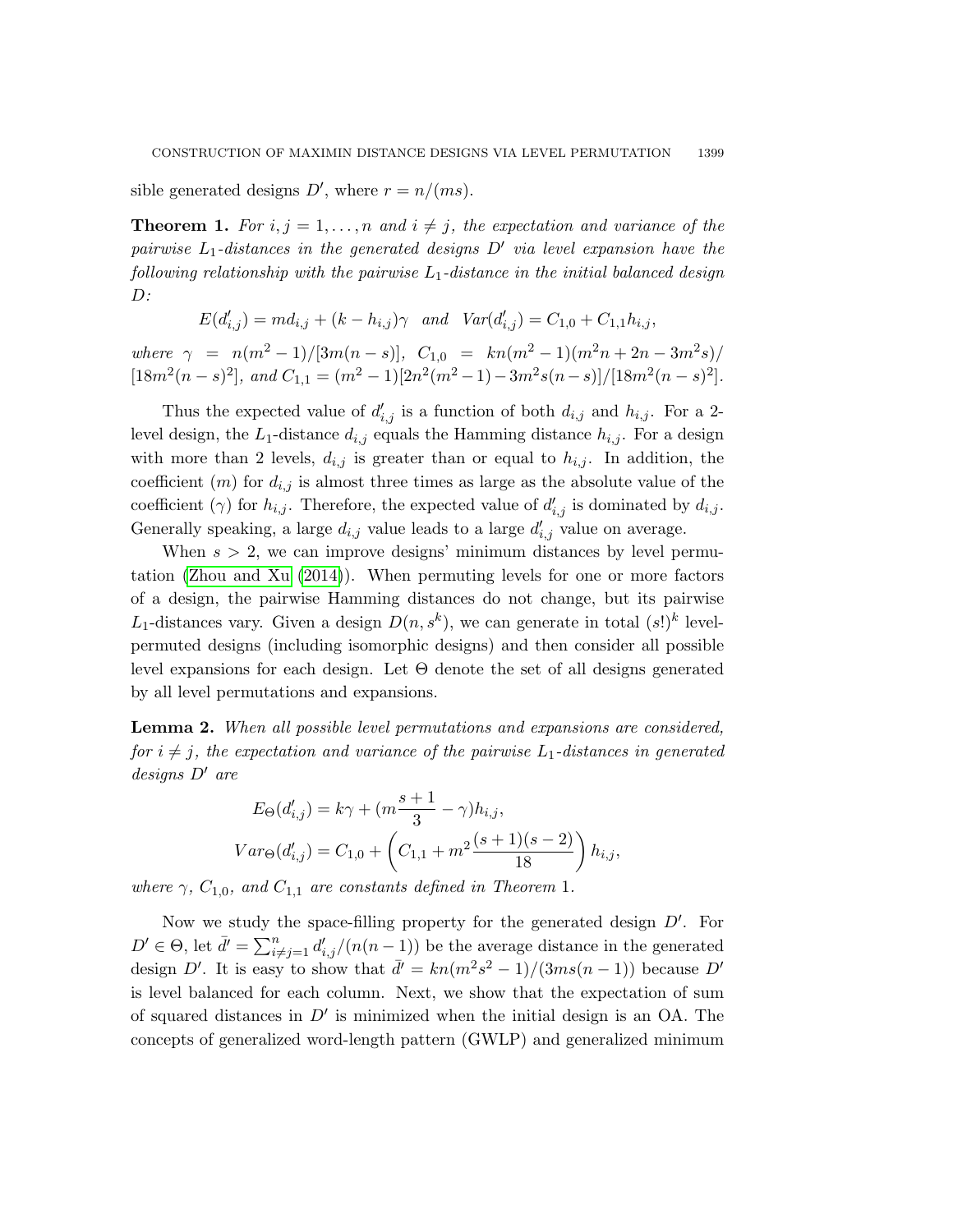aberration (GMA) from [Xu and Wu](#page-19-10) [\(2001\)](#page-19-10) are needed to describe this result. For design  $D(n, s^k)$ , the GWLP is the vector  $(A_1(D), A_2(D), \ldots, A_k(D))$ , where the value of  $A_i(D)$   $(j = 1, 2, \ldots, k)$  represents the total aliasing between the general mean and all j-factor interactions in the full ANOVA model. The GMA criterion sequentially minimizes the GWLP.

Theorem 2. When all possible level permutations and expansions are considered,

$$
E_{\Theta}(\sum_{i \neq j=1}^{n} (d'_{i,j})^2) = C_{2,1}A_2(D) + C_{2,0},
$$

where  $C_{2,1} = 2n^2(m(s+1)/3 - \gamma)^2/s^2$  and  $C_{2,0}$  is a constant.

From Theorem 2, we have  $E_{\Theta}(\sum_{i \neq j=1}^n (d'_{i,j} - \bar{d}')^2) = E_{\Theta}(\sum_{i \neq j=1}^n (d'_{i,j})^2)$  –  $E_{\Theta}(\sum_{i\neq j=1}^n (\bar{d}')^2) = C_{2,1}A_2(D) + constant.$  Since  $C_{2,1} > 0$ , the expectation of the variation of pairwise  $L_1$ -distances in  $D'$  is minimized when  $A_2(D) = 0$ . For a level balanced design,  $A_1(D) = 0$ . [Xu and Wu](#page-19-10) [\(2001\)](#page-19-10) showed that D is an OA of strength two if and only if  $A_1(D) = A_2(D) = 0$ . Thus, if the initial design is an OA of strength two or higher, generated designs tend to have small variations among all pairwise  $L_1$ -distances and large minimum pairwise  $L_1$ -distance. In other words, designs generated from OAs via level permutation and expansion tend to have robust space-filling properties.

Example 2. Consider constructing 32-run LHDs with 8 factors from five different 2-level designs with different  $A_2$  or  $A_3$  values. The first two designs are regular  $2^{8-3}$  designs (with  $A_2 = 0$ ) and the other three designs have 1, 2, 3 pairs of duplicated columns, indicated by  $A_2 = 1, 2, 3$ , respectively. Given a 2-level design, we randomly generated  $10^5$  LHDs via level permutation and expansion and computed the minimum pairwise  $L_1$ -distance for each of them. Table 1 compares the minimum, first quartile  $(Q1)$ , median, third quartile  $(Q3)$  and maximum of the  $10<sup>5</sup>$  minimum distances for five different initial designs. It is evident that initial designs with smaller  $A_2$  values are more likely to generate designs with larger minimum distances via level permutation and expansion.

It is possible, but tedious, to extend Theorem 2 and link  $E_{\Theta}(\sum_{i \neq j=1}^{n} (d'_{i,j})^r)$ with the values of  $A_2(D), \ldots, A_r(D)$  for  $r > 2$ , similar to Theorem 4 of [Zhou and](#page-19-9) [Xu](#page-19-9) [\(2014\)](#page-19-9). We do not pursue this here.

#### 3. Maximin Distance Level Expansion (MDLE) Method

## 3.1. Procedures of MDLE

Based on the results in the previous section, we propose the MDLE method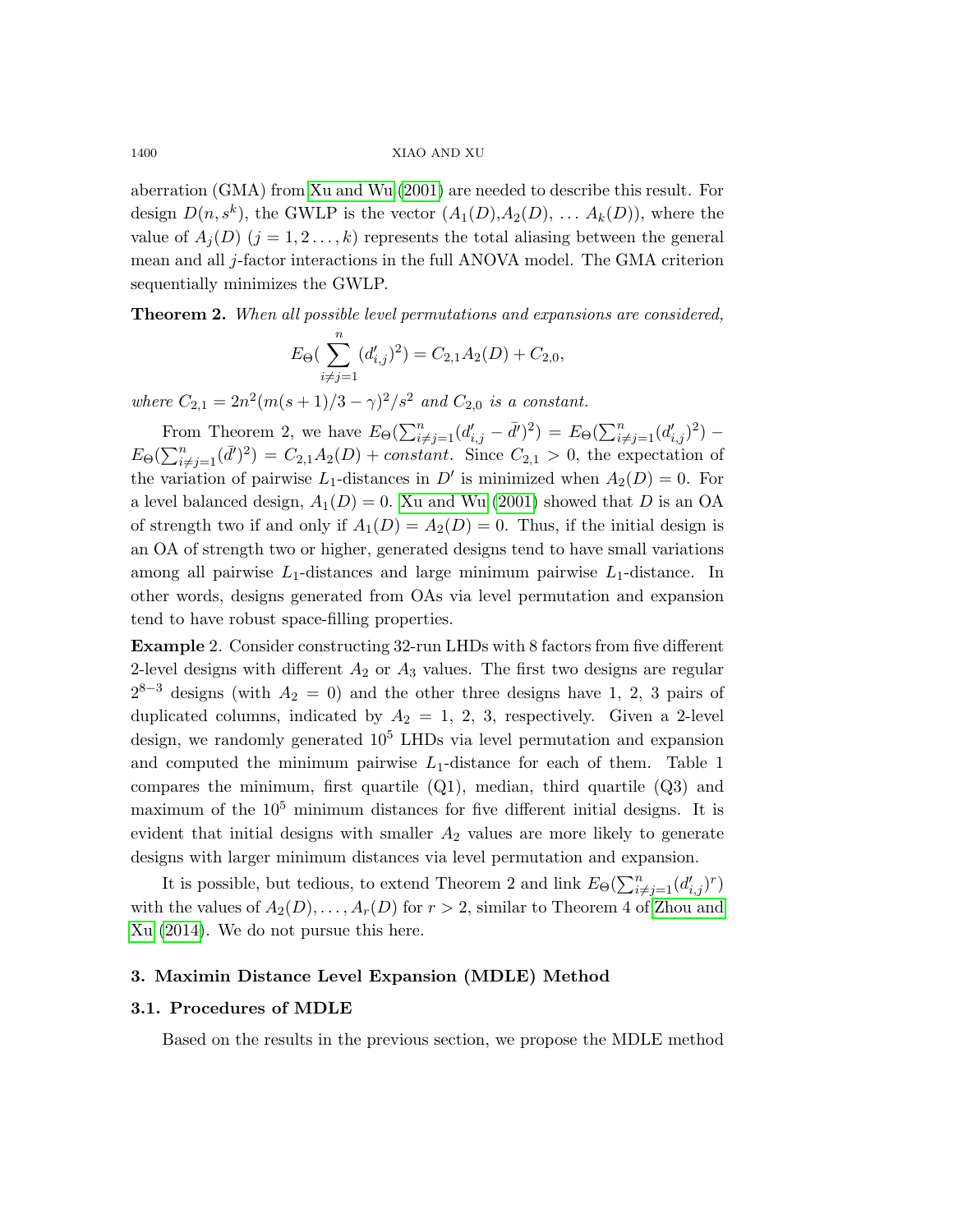| Design   | $(A_1, A_2, A_3, A_4)$ | Min |    | Median | $Q_3$ | Max |
|----------|------------------------|-----|----|--------|-------|-----|
| Design 1 | (0, 0, 0, 3)           | 15  | 36 | 39     | 42    | 52  |
| Design 2 | (0, 0, 1, 2)           | 15  | 35 | 38     | 41    | 51  |
| Design 3 | (0, 1, 0, 2)           | 14  | 33 | 36     | 39    | 49  |
| Design 4 | (0, 2, 0, 1)           | 11  | 32 | 35     | 38    | 48  |
| Design 5 | (0, 3, 0, 3)           | 10  | 29 | 32     | 34    | 45  |

Table 1. Summary of minimum pairwise  $L_1$ -distances.

that combines both level permutation and expansion. The method starts from OAs, or nearly-OAs if the corresponding OAs are not available, and expands their levels with one or more phases. Here we first discuss how to construct maximin designs from OAs with only one phase of level expansion. Refer to Section 5 for generalizations. To generate  $D'(n,(ms)^k)$ , we start from an  $OA(n, s^{k_0})$  with  $k_0 \geq k$ . The MDLE method has three steps.

- 1. Select the GMA k-column subset from an  $OA(n, s^{k_0})$  and denote this design by  $D(n, s^k)$ .
- 2. If  $s > 2$ , perform level permutation for design D from Step 1. Select the maximin design and denote it by  $D_p(n, s^k)$ .
- 3. For each column in  $D_p$  from Step 2, replace the  $n/s$  positions of entry  $l (l = 1, 2, \ldots, s)$  by a random sequence of  $n/(ms)$  replicates of numbers:  $(l-1)m+1$ ,  $(l-1)m+2...$ ,  $(l-1)m+m$ . Select the maximin design as the final design  $D'(n,(ms)^k)$ .

We usually start from saturated  $OA(n, s^{k_0})$ , or nearly saturated OAs with  $k_0 \leq (n-1)/(s-1)$ . When  $k_0!/(k!(k_0-k)!)$  is small, we can enumerate and compare all subsets to find the GMA subset in Step 1; otherwise, we adopt a simple searching method: randomly generate and compare  $n_{qma}$  subsets and select the GMA subset where  $n_{qma}$  ranges from 1,000 to 5,000 based on the design size and computation available. We use the concept of minimum moment aberration [\(Xu](#page-19-11) [\(2003\)](#page-19-11)) to efficiently determine GMA subsets. For 2-level regular designs we choose existing minimum aberration designs from the R package FrF2. In Steps 2 and 3, we adopt a threshold accepting (TA) algorithm modified from that of [Dueck and Scheuer](#page-18-9) [\(1990\)](#page-18-9). Compared with the simulated annealing algorithm by [Kirkpatrick](#page-18-10) [\(1984\)](#page-18-10) and [Morris and Mitchell](#page-19-5) [\(1995\)](#page-19-5), TA converges faster.

To implement the TA algorithm, we need to specify neighbour designs  $\mathcal{N}(D_c)$ for a current design  $D_c$  in Steps 2 and 3. To generate neighbour designs  $\mathcal{N}(D_c)$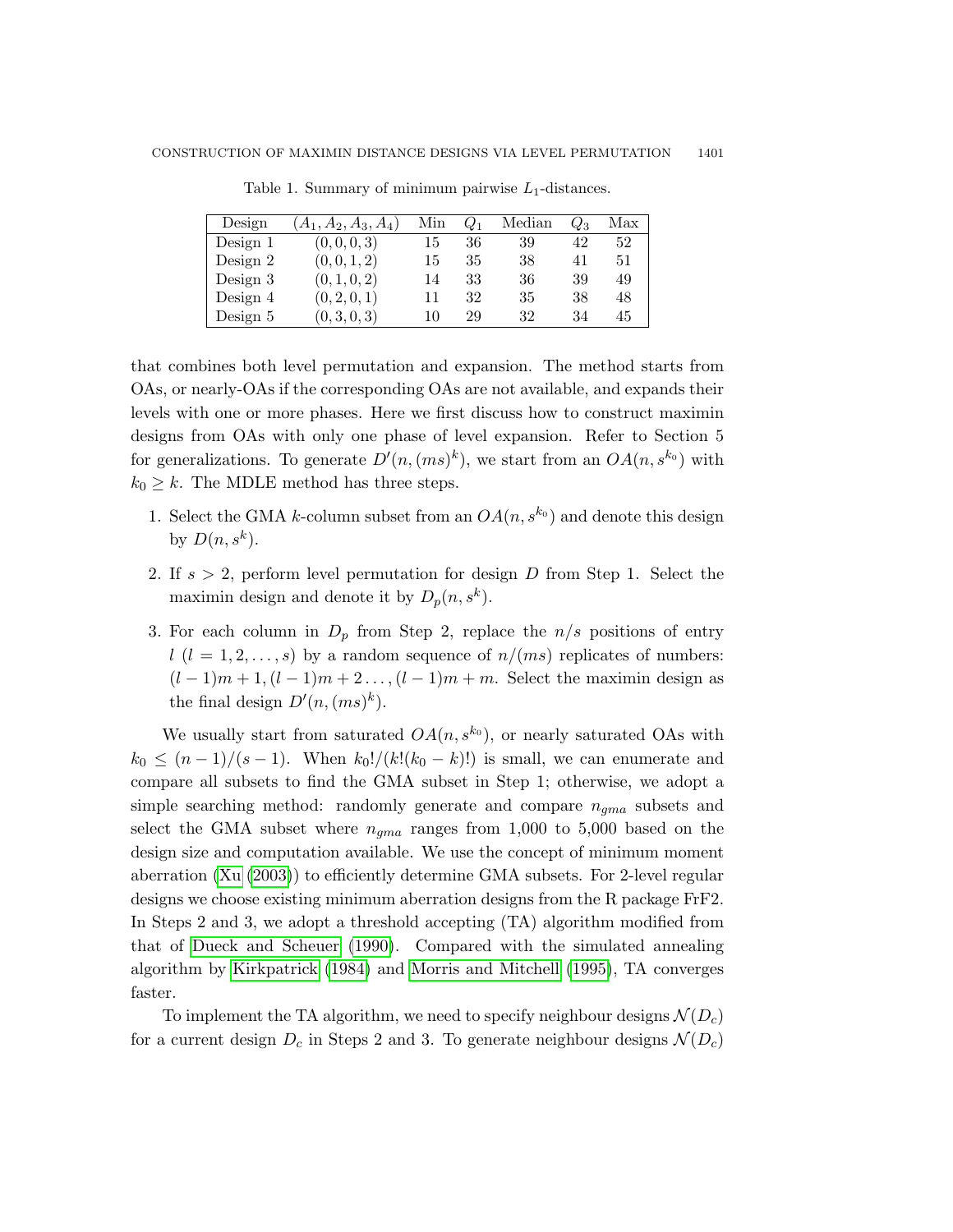in Step 2, we randomly choose two levels from a randomly chosen column of  $D_c$ and exchange all elements of these two levels. In Step 3, we define neighbour designs  $\mathcal{N}(D_c)$  by exchanging the levels in two positions from a randomly chosen column of  $D_c$ , where these two positions have different values in  $D_c$  and the same value in  $D_p$  from Step 2.

We choose  $\phi(D) = \phi_p(D)$  defined in [\(1.1\)](#page-1-0) as the objective function to be minimized in our TA algorithm. The pseudo code for our TA algorithm is given in Algorithm 1. Based on the design size and time limits, typically we set  $n_{seq}$ equal to 2,000, choose  $n_{rounds}$  from 30 to 75, and choose  $n_{steps}$  from 3,000 to 7,500.

| <b>Algorithm 1</b> Pseudo code for threshold accepting (TA) algorithm                                          |
|----------------------------------------------------------------------------------------------------------------|
| Initialize $n_{seq}$ (number of steps to compute threshold sequences)                                          |
| Initialize $n_{rounds}$ (number of rounds) and $n_{steps}$ (number of steps)                                   |
| Initialize a starting design $D_c$ and let $D_{min} = D_c$                                                     |
| for $i=1$ to $n_{seq}$ do                                                                                      |
| Generate a new design $D_n$ from its neighbors $\mathcal{N}(D_c)$ and let $\Delta_i =  \phi(D_c) - \phi(D_n) $ |
| end for                                                                                                        |
| Compute the empirical distribution of $\Delta_i$ , $i = 1, 2, , n_{seq}$ , denoted it as $F(x)$                |
| for $r = 1$ to $n_{rounds}$ do                                                                                 |
| Generate threshold $\tau_r = F^{-1} (0.5(1 - r/n_{rounds}))$                                                   |
| for $j = 1$ to $n_{steps}$ do                                                                                  |
| Generate a new design $D_n$ from the neighbors $\mathcal{N}(D_c)$ and let $\delta = \phi(D_n) - \phi(D_c)$     |
| if $\delta < \tau_r$ then let $D_c = D_n$                                                                      |
| if $\phi(D_c) < \phi(D_{min})$ then let $D_{min} = D_c$                                                        |
| end for                                                                                                        |
| end for                                                                                                        |
| Return $D_{min}$                                                                                               |

## 3.2. Justifications for the procedures of MDLE

[Zhou and Xu](#page-19-9) [\(2014\)](#page-19-9) showed that from GMA initial designs we can generate designs with the best distance distributions on average via all possible level permutations. Thus, choosing GMA design  $D$  in Step 1 can benefit finding maximin design  $D_p$  in Step 2. Further, Lemma 1 and Theorem 1 in Section 2 show that from the maximin design  $D_p$  we can generate  $D$ 's with the best distance distributions on average in Step 3. By Theorem 2, GMA initial designs minimize the expectation of the variation of distances in generated designs via level permutation and expansion. Therefore, this 3-step procedure is robust and efficient in generating good space-filling designs.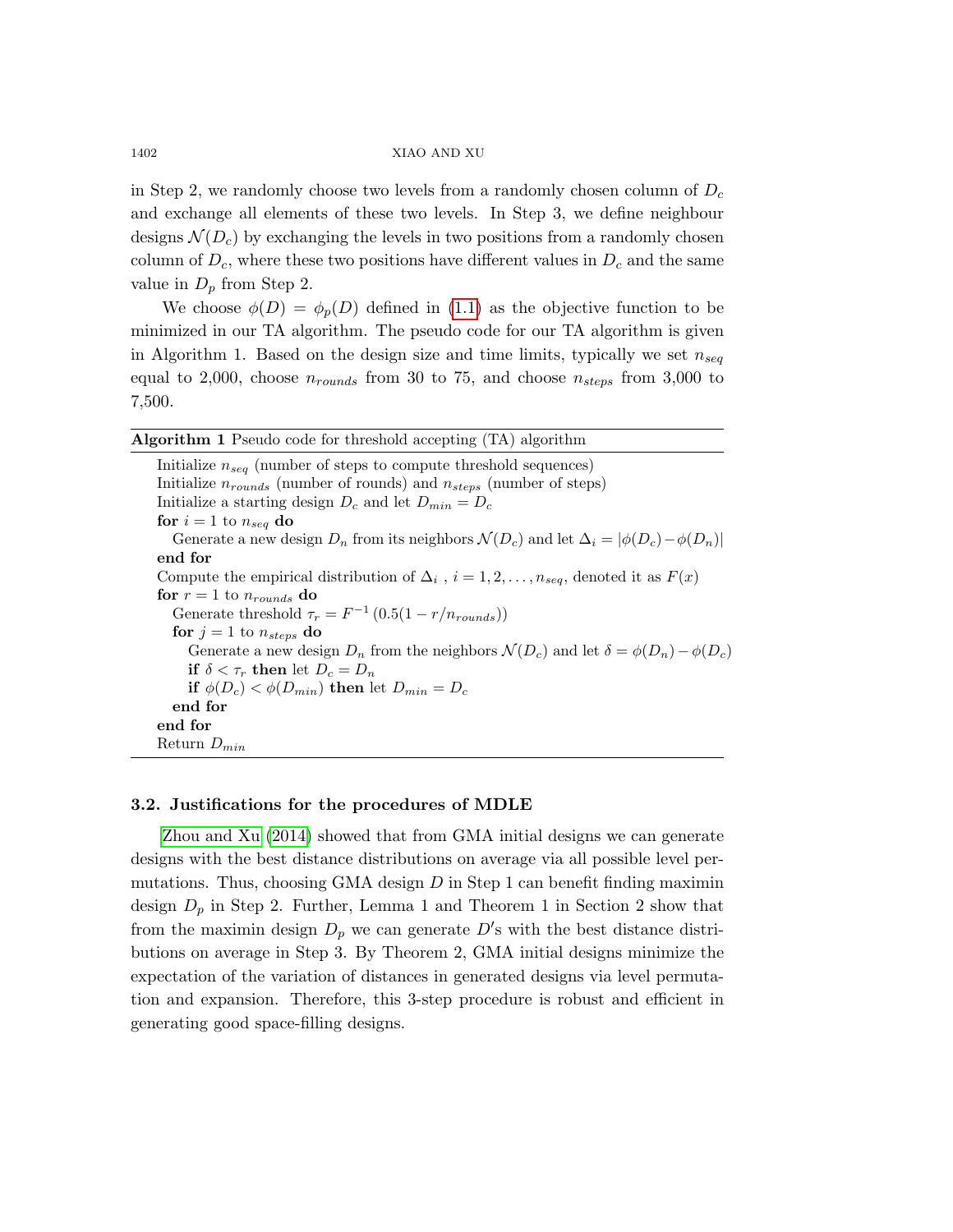We further justify our method from a geometric point of view. [Ba, Myers](#page-18-6) [and Brenneman](#page-18-6) [\(2015\)](#page-18-6) discussed a relevant geometric idea, but it only applies to SLHDs with multiple slices. Here we discuss the situations for fractional factorial designs and general LHDs, including SLHDs with only one slice. We relate a design's geometric structure with its GMA structure. To get a spacefilling n-run and  $k$ -factor design, a straightforward idea is to divide the design space equally into  $n$  k-dimensional lattices, put one point in each lattice, and properly adjust each point's position within its lattice. This geometric structure of "one point per lattice" can be achieved by performing level expansion to full factorial initial designs. For example, see OALHDs in Figure 1(b), (c), and (d) generated by the level expansion process from full factorial  $D(9, 3^2)$ . These designs have only one point per lattice formed by the solid lines, but the positions of points within the lattices are different. By either the level permutation or level expansion process, the "one point per lattice" structure is not changed, but their positions within the lattice are adjusted, and thus the distance distribution of the design can be improved. By our MDLE method with full factorial initials, we can find the design with best distance distribution while keeping the "one point per lattice" structure, e.g., design (d) in Figure 1.

As a generalization, when  $n < s^k$ , an initial design with the most lowdimensional projections that are full factorials is ideal for our MDLE method, and GMA designs have such a property in many cases. [Box and Hunter](#page-18-11) [\(1961\)](#page-18-11) pointed out that any p-dimensional  $(p < r)$  projection of a 2-level regular design with resolution  $r$  is a full-factorial design. [Chen](#page-18-12) [\(1998\)](#page-18-12) proved that for a 2-level regular design,  $\binom{k}{n}$  $\binom{k}{p} - \sum_{j=r}^{p} \binom{k-j}{p-j}$  $p_{p-j}^{(k-j)}$  A<sub>j</sub>(D) p-dimensional projections (p = r, ..., [r +  $(r-1)/2$ ) are full-factorial designs. Under these cases, since the GMA initials have largest resolutions and sequentially minimize  $A_j(D)$   $(j = 1, 2, \ldots k)$ , they have the most parts that are full-factorials in p-dimensional projection spaces  $(p \leqslant |r+(r-1)/2)|$ . GMA nonregular designs have similar projection properties; see [Xu, Phoa and Wong](#page-19-12) [\(2009\)](#page-19-12) for a review. As a result, GMA initial designs tend to generate better space-filling designs via level expansion.

## 4. Results and Comparisons

#### 4.1. Construction of maximin LHDs

First, we compared our MDLE method with the ordinary level expansion (OLE) method of [Tang](#page-19-6) [\(1993\)](#page-19-6) and [Leary, Bhaskar and Keane](#page-18-8) [\(2003\)](#page-18-8) in generating maximin OALHDs. The OLE method first randomly selects a required number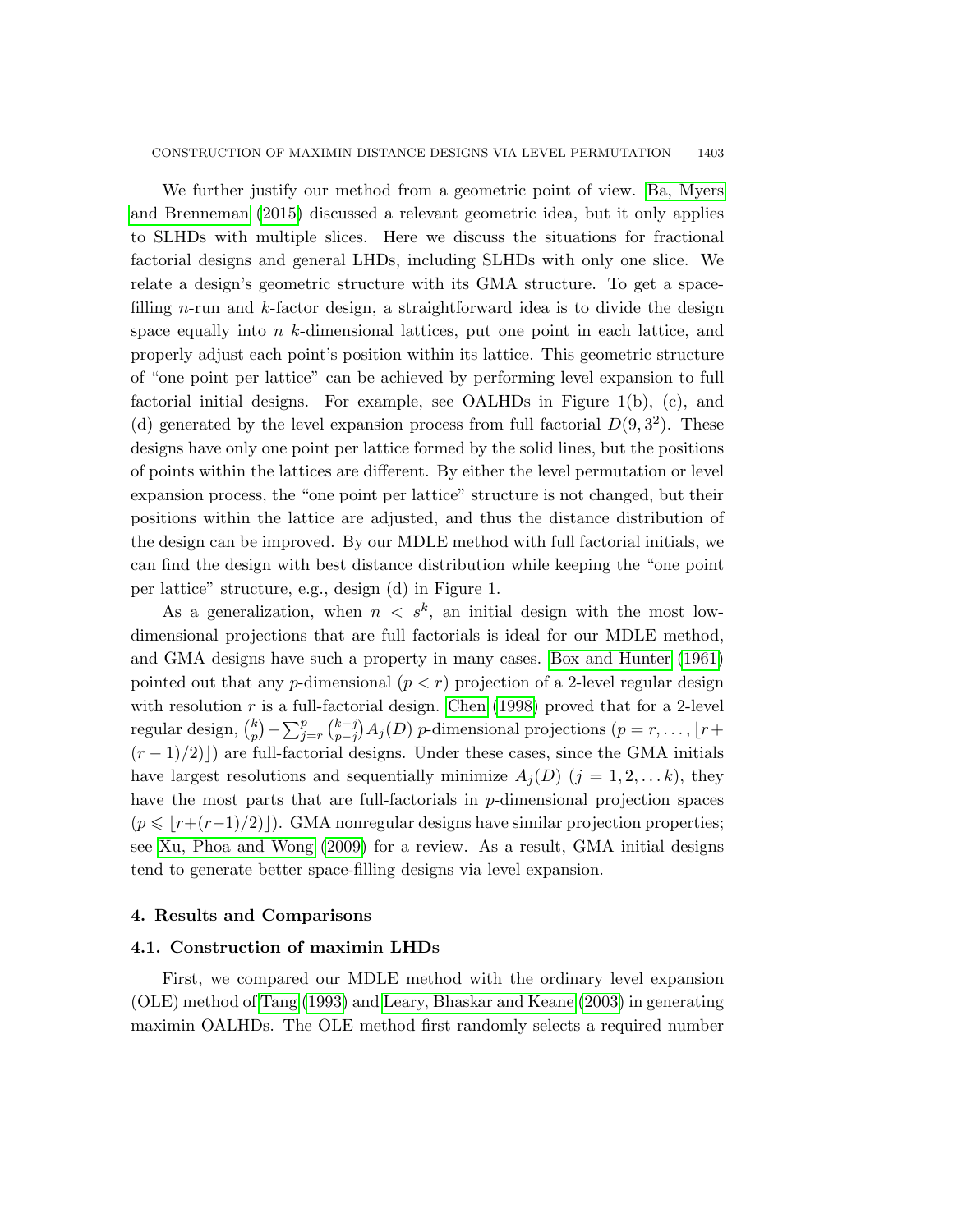|          |                  | MDLE       |          | OLE   | OMLHD      |          | SLHD     |            |       |
|----------|------------------|------------|----------|-------|------------|----------|----------|------------|-------|
| $\it{n}$ | $\boldsymbol{k}$ | $d$ (pair) | $\psi_p$ | $d_2$ | $d$ (pair) | d(pair)  | $\psi_p$ | $d$ (pair) | $d_2$ |
| 27       | 9                | 72(2)      | 0.012    | 28.8  | 68(5)      | 60(1)    | 0.025    | 63(1)      | 28.2  |
| 32       | 20               | 205(1)     | 0.005    | 55.6  | 205(2)     | 177(1)   | 0.012    | 190(1)     | 55.1  |
| 54       | 5                | 54(1)      | 0.0311   | 28.1  | 45(1)      | 47(2)    | 0.0393   | 44(1)      | 27.8  |
| 54       | 20               | 329(1)     | 0.0034   | 88.4  | 317(1)     | 279(1)   | 0.0083   | 294(1)     | 88.2  |
| 54       | 25               | 425(3)     | 0.0022   | 102.7 | 399(1)     | 360(1)   | 0.012    | 382(1)     | 100.9 |
| 64       | 6                | 83(1)      | 0.0209   | 40.6  | 61(1)      | 70(3)    | 0.0299   | 67(1)      | 39.1  |
| 64       | 20               | 378(1)     | 0.0034   | 105.2 | 369(1)     | 310(1)   | 0.0084   | 340(1)     | 102.6 |
| 64       | 40               | 813(1)     | 0.0025   | 157.4 | 804(1)     | 698(1)   | 0.0048   | 771(1)     | 155.7 |
| 81       | 8                | 152(1)     | 0.0111   | 64.2  | 102(1)     | 123(2)   | 0.0198   | 121(1)     | 62.7  |
| 81       | 25               | 604(2)     | 0.0022   | 147.9 | 577(1)     | 504(1)   | 0.0028   | 540(1)     | 146.7 |
| 81       | 40               | 1,016(1)   | 0.0016   | 194.9 | 962(1)     | 899(1)   | 0.0016   | 934(1)     | 194.5 |
| 125      | 10               | 284(2)     | 0.0072   | 111.8 | 199(1)     | 237(3)   | 0.0136   | 232(1)     | 110.6 |
| 125      | 23               | 797(1)     | 0.0021   | 206.9 | 640(1)     | 668(1)   | 0.0021   | 726(1)     | 206.8 |
| 125      | 31               | 1,126(1)   | 0.0014   | 251.1 | 971(1)     | 955(1)   | 0.0076   | 1,038(1)   | 250.8 |
| 128      | 12               | 378(1)     | 0.0051   | 135.5 | 284(1)     | 314(1)   | 0.0092   | 313(1)     | 132.6 |
| 128      | 49               | 1,893(1)   | 0.0014   | 337.6 | 1,873(1)   | 1,643(1) | 0.0057   | 1,801(1)   | 335.3 |
| 128      | 64               | 2,512(1)   | 0.0017   | 395.2 | 2,479(1)   | 2,239(1) | 0.0061   | 2,497(1)   | 392.1 |

Table 2. Comparisons of constructions of maximin LHDs.

of columns from a saturated or nearly saturated OA to be the initial design, then performs level expansion, and searches for the maximin generated LHDs. In order to make a fair comparison, we replaced the simulated annealing algorithm in [Leary, Bhaskar and Keane](#page-18-8) [\(2003\)](#page-18-8) with our more efficient TA algorithm.

Table 2 lists some arbitrarily chosen cases for comparison, where "d(pair)" represents the minimum pairwise  $L_1$ -distance (and the number of pairs with the minimum distance). For all tables, we use bold font to represent the better results. For the 32, 64 and 128-run cases, the MDLE method starts from the respective 2-level minimum aberration initial designs that are available in R package FrF2, whereas the OLE method starts from the corresponding saturated OAs. For the 27, 54, 81, and 125-run cases, both methods start from initial designs  $OA(27, 3^{13})$ ,  $OA(54, 3^{25})$ ,  $OA(81, 3^{40})$ , and  $OA(125, 5^{31})$ , respectively; these are available in R package DoE.base. All codes were run in R on a laptop with an Intel 2.50GHz I7 CPU. Time used by our MDLE method ranged from 5 minutes to an hour for the different cases here. For all cases, we let the OLE method use at least twice as much time as the MDLE method.

From Table 2, it is clear that the MDLE method generates better OALHDs than the OLE method for all cases. Compared with the MDLE method, the OLE method only includes Step 3, but does not have the first two steps of the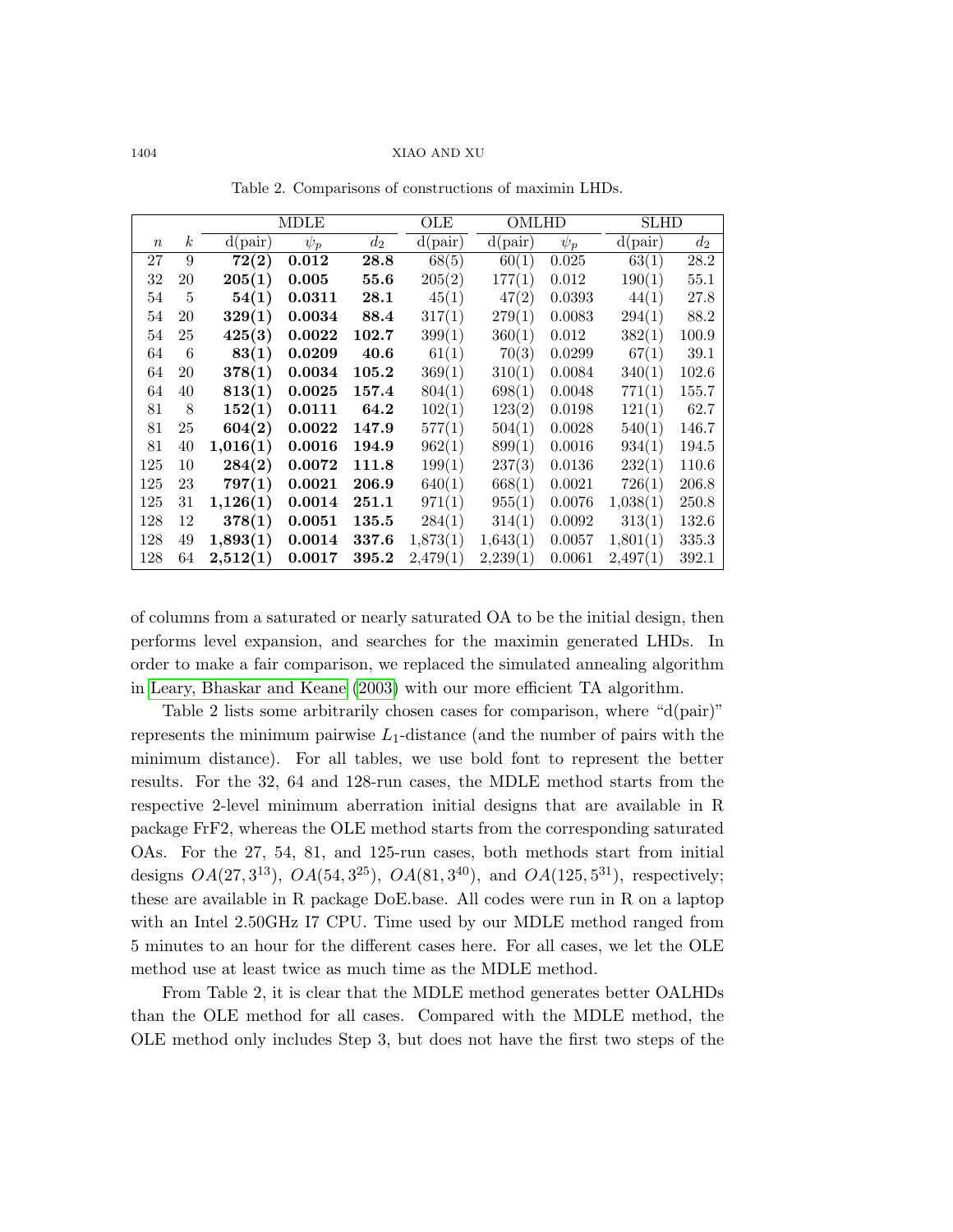MDLE method. Thus, Table 2 shows the usefulness of the first two steps in the MDLE method which provides good initial designs for level expansion. When the MDLE method starts with 2-level initial designs, Step 2 is skipped since level permutations do not change designs' distance distributions. Thus, the usefulness of Step 1 alone can be seen from the 32, 64 and 128-run cases in Table 2. From the 54-run/25-factor, 81-run/40-factor and 125-run/31-factor cases, we can see the usefulness of Step 2 alone since Step 1 is skipped.

Next, we compared our MDLE method with the OMLHD method of [Joseph](#page-18-5) [and Hung](#page-18-5) [\(2008\)](#page-18-5) and the R package SLHD of [Ba, Myers and Brenneman](#page-18-6) [\(2015\)](#page-18-6) in generating space-filling LHDs. [Joseph and Hung](#page-18-5) [\(2008\)](#page-18-5) proposed the multiobjective criterion

<span id="page-10-0"></span>
$$
\psi_p = \omega \rho^2 + (1 - \omega) \frac{\phi_p - \phi_{p, lb}}{\phi_{p, ub} - \phi_{p, lb}},
$$
\n(4.1)

where  $\phi_p$  is defined in [\(1.1\)](#page-1-0) with  $p = 15$ ,  $\rho^2$  is the average of squared column-wise correlations,  $\omega$  is the weight which is set to 0.5,  $\phi_{p,lb}$  and  $\phi_{p,ub}$  are the smallest and largest possible  $\phi_p$  values. [Joseph and Hung](#page-18-5) [\(2008\)](#page-18-5) used a modified simulated annealing algorithm to search for LHDs that minimize  $\psi_p$  values. Table 2 lists some cases for comparison, where  $\psi_p$  is defined in [\(4.1\)](#page-10-0) and  $d_2$  represents designs' minimum pairwise  $L_2$ -distances. For the OMLHD method, we ran the code from Y. Hung's homepage ([http://stat.rutgers.edu/home/yhung/](http://stat.rutgers.edu/home/yhung/index.htm) [index.htm](http://stat.rutgers.edu/home/yhung/index.htm)) with nstart  $= 5$  and default settings, and chose the best results. For the SLHD method, we ran the command maximinSLHD with slice parameter  $t = 1$  and default settings for 200 times, and chose the best results.

For all cases in Table 2, the MDLE method generates better space-filling designs than the OMLHD method in regard to both the  $L_1$ -distance and the  $\psi_p$  criterion. Our MDLE method searches designs toward the  $L_1$ -distance alone. Designs from our method have small pairwise correlations, since they can always collapse to OAs or nearly OAs. Further, the MDLE method generates better maximin designs than the SLHD method under both the  $L_1$ - and  $L_2$ -distances. In order to make a fair comparison with the SLHD package, the  $\phi_p$  criterion used in the MDLE method adopted the  $L_1$ - and  $L_2$ -distance for each case respectively. Our MDLE method was implemented in R whereas the SLHD and OMLHD methods were implemented in C++. The R package SLHD provides an interface to call the C++ program. Our MDLE method used less than half of the time used by the SLHD and OMLHD methods, although  $C++$  is more efficient than R in terms of computation.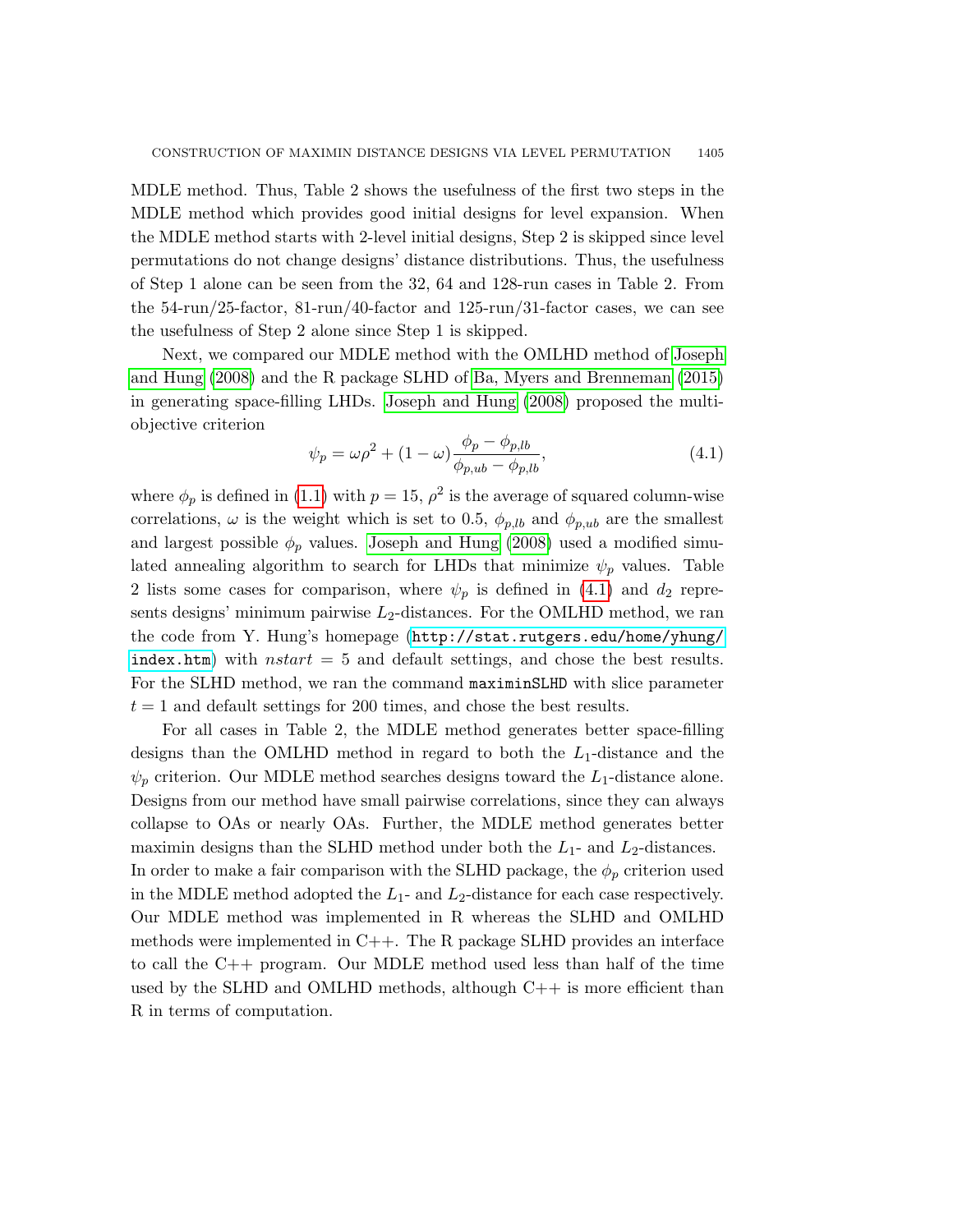|          |   | (a)        |                    |
|----------|---|------------|--------------------|
|          |   | MDLE       | LP                 |
| $\it{n}$ | k | $d$ (pair) | $d$ (pair)         |
| 16       | 3 | 2(12)      | $\overline{2(12)}$ |
| 16       | 4 | 4(60)      | 4(56)              |
| 16       | 5 | 4(1)       | 4(4)               |
| 32       | 3 | 2(156)     | 2(156)             |
| 32       | 4 | 2(8)       | 2(8)               |
| 32       | 5 | 4(100)     | 4(106)             |
| 32       | 6 | 5(48)      | 5(58)              |
| 32       | 7 | 6(24)      | 6(28)              |
| 32       | 8 | 8(132)     | 8(128)             |
| 32       | 9 | 9(62)      | 8(6)               |

|     |    | (b)        |                   |
|-----|----|------------|-------------------|
|     |    | MDLE       | LP                |
| n   | k  | $d$ (pair) | $d$ (pair)        |
| 48  | 10 | 9(6)       | $\overline{8(3)}$ |
| 48  | 13 | 13(15)     | 12(10)            |
| 64  | 9  | 8(395)     | 6(38)             |
| 64  | 11 | 10(77)     | 9(12)             |
| 80  | 7  | 5(177)     | 4(48)             |
| 80  | 11 | 9(1)       | 8(29)             |
| 128 | 29 | 30(42)     | 29(79)            |
| 128 | 40 | 43(1)      | 40(2)             |

Table 3. Comparisons in the constructions of four-level maximin FFDs.

## 4.2. Construction of maximin fractional factorial designs

First, we compared our MDLE method with the level permutation (LP) method of [Zhou and Xu](#page-19-9) [\(2014\)](#page-19-9) in generating maximin fractional factorial designs (FFDs). [Zhou and Xu](#page-19-9) [\(2014\)](#page-19-9) included a table of 10 maximin designs with  $n \leq 32$  that are comparable here, and we list them in Table 3 (a). We further selected another eight larger cases with  $n \geq 48$  in Table 3 (b) to compare the two methods. All designs are 4-level FFDs. For the MDLE method, in the 16, 32, 64, and 128-run cases, 2-level minimum aberration initial designs were used; in the 48 and 80-run cases,  $OA(48, 2^{47})$  and  $OA(80, 2^{79})$  were used as the initial designs. For the LP method, in the 48, 64, 80 and 128-run cases, initial designs  $OA(48, 4^{13}), OA(64, 4^{11}), OA(80, 4^{11})$  and  $OA(128, 4^{40})$  were used, respectively. Both methods' codes were run in R. For all cases, the LP method used at least twice as much time as the MDLE method.

In Table 3 (a), for the first nine cases both methods generated designs with the same minimum pairwise distances. For the last case in Table 3 (a) and all cases in Table 3 (b), the MDLE method outperforms the LP method. Furthermore, the LP method relies on existing OA initials that have the same number of runs, factors and levels as the generated designs. These OAs are often difficult to find or even do not exist. For example, there is no  $OA(24, 6^8)$  that can be used to generate maximin  $D'(24, 6^8)$ . Compared with the LP method, our MDLE method has more flexibility in design size, since we can start from 2-level designs to generate multi-level designs. For example, we can start from a 2-level  $OA(24, 2^{23})$  to generate the 24-run/6-level maximin design with up to 23 factors.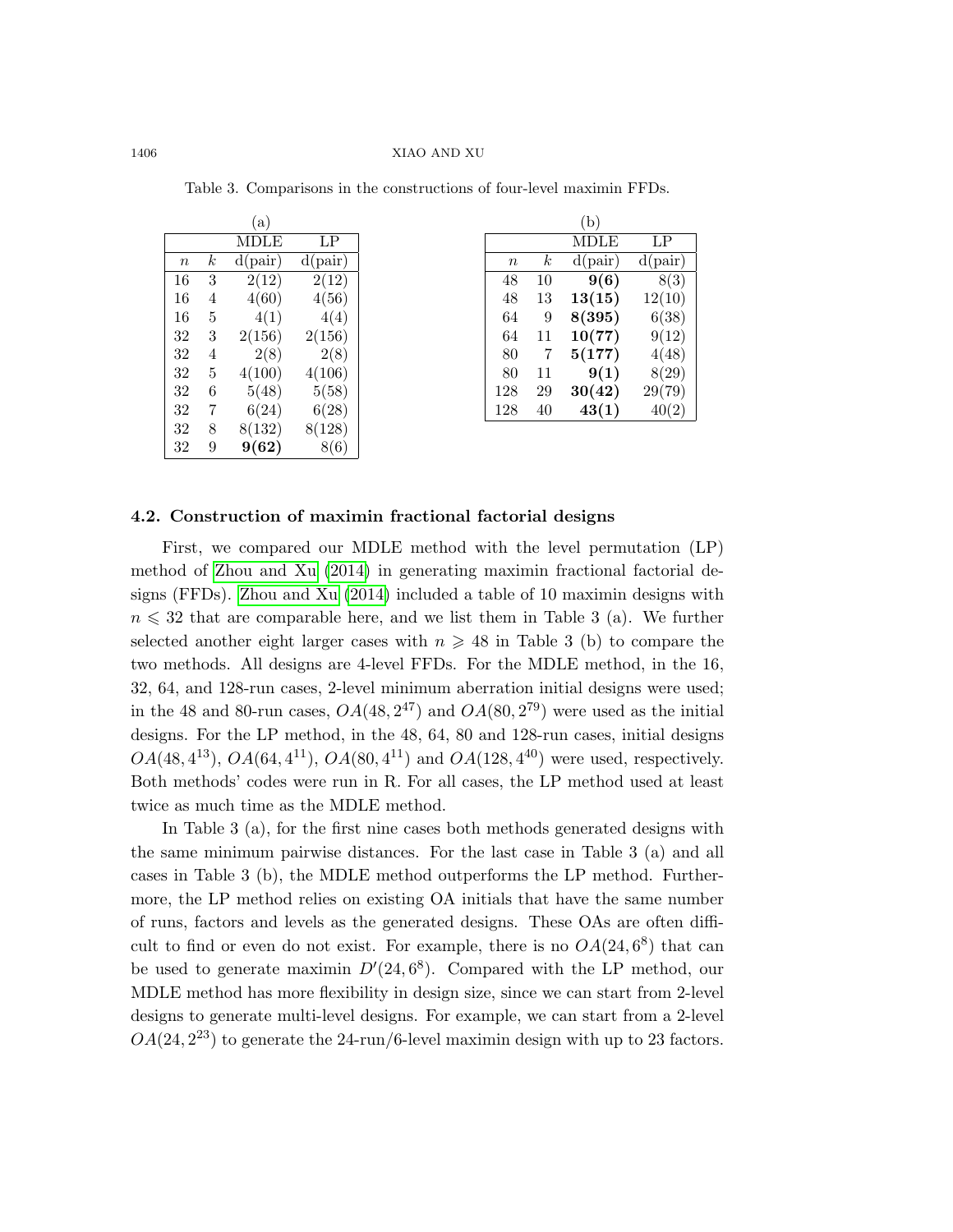|                  |                  |                  |        | <b>MDLE</b> | MDLE-CD |            | UD-page designs |            |
|------------------|------------------|------------------|--------|-------------|---------|------------|-----------------|------------|
| $\boldsymbol{n}$ | $\boldsymbol{k}$ | $\boldsymbol{s}$ | CD     | $d$ (pair)  | CD      | $d$ (pair) | CD              | $d$ (pair) |
| 32               | 7                | 4                | 0.074  | 6(18)       | 0.070   | 5(6)       | 0.071           | 4(1)       |
| 32               | 13               | 4                | 0.0343 | 13(5)       | 0.0343  | 13(5)      | 0.0344          | 12(2)      |
| 40               | 13               | 4                | 0.3186 | 13(4)       | 0.3067  | 12(5)      | 0.3068          | 11(1)      |
| 40               | 15               | 4                | 0.5080 | 16(56)      | 0.4969  | 13(1)      | 0.4987          | 14(1)      |
| 48               | 11               | 4                | 0.1841 | 10(11)      | 0.1758  | 8(1)       | 0.1767          | 7(1)       |
| 48               | 15               | 4                | 0.461  | 15(13)      | 0.447   | 13(1)      | 0.449           | 12(1)      |
| 36               | 12               | 6                | 0.1744 | 20(15)      | 0.1673  | 19(14)     | 0.1691          | 17(1)      |
| 48               | 12               | 6                | 0.1416 | 19(21)      | 0.1362  | 16(2)      | 0.1374          | 16(1)      |
| 54               | 9                | 6                | 0.0601 | 12(13)      | 0.0564  | 8(1)       | 0.0568          | 10(3)      |
| 54               | 12               | 6                | 0.1362 | 17(14)      | 0.1268  | 16(1)      | 0.1299          | 16(2)      |
| 60               | 9                | 6                | 0.0576 | 12(11)      | 0.0544  | 8(1)       | 0.0546          | 9(2)       |

Table 4. Comparison in the construction of four-level and six-level uniform designs.

Next, we compared designs from our MDLE method with some existing uniform designs listed on the uniform design homepage ([http://uic.edu.hk/](http://uic.edu.hk/isci/) [isci/](http://uic.edu.hk/isci/)). These uniform designs (UD-page designs) were searched by Kaitai Fang and his collaborators toward the centered  $L_2$ -discrepancy (CD) criterion where smaller CD values indicate more space-filling designs. In order to make a fair comparison, in Table 4 we also include a modified version of our MDLE method (MDLE-CD) which searches best designs using the CD criterion in Step 3. We selected some 4-level and 6-level cases for comparison in Table 4. Both the MDLE and MDLE-CD methods started from the initial designs  $OA(32, 2^{31})$ ,  $OA(40, 2^{39})$ , and  $OA(48, 2^{47})$  to generate the 4-level designs, and  $OA(36, 3^{13})$ ,  $OA(48, 2^{47})$ ,  $OA(54, 3^{18})$ , and  $OA(60, 2^{30})$  to generate the 6-level designs for the corresponding cases.

Table 4 shows that designs by the MDLE method are always better than the UD-page designs in regard to maximin distance criterion. Designs from the MDLE-CD method are better than the UD-page designs toward the CD criterion.

#### 5. Multi-Phase MDLE Method

In constructing maximin designs  $D'(n,(ms)^k)$  from initial designs  $D(n, s^k)$ , when  $m$  is very large, the one-phase MDLE method introduced in Section 3 is not efficient because level expansion produces too many designs. In addition, when  $n$ and  $k$  are too large given the computation constraint, we need to further restrict the searching space in the MDLE method. Under such situations, we can apply a multi-phase MDLE method. The multi-phase MDLE method shares the same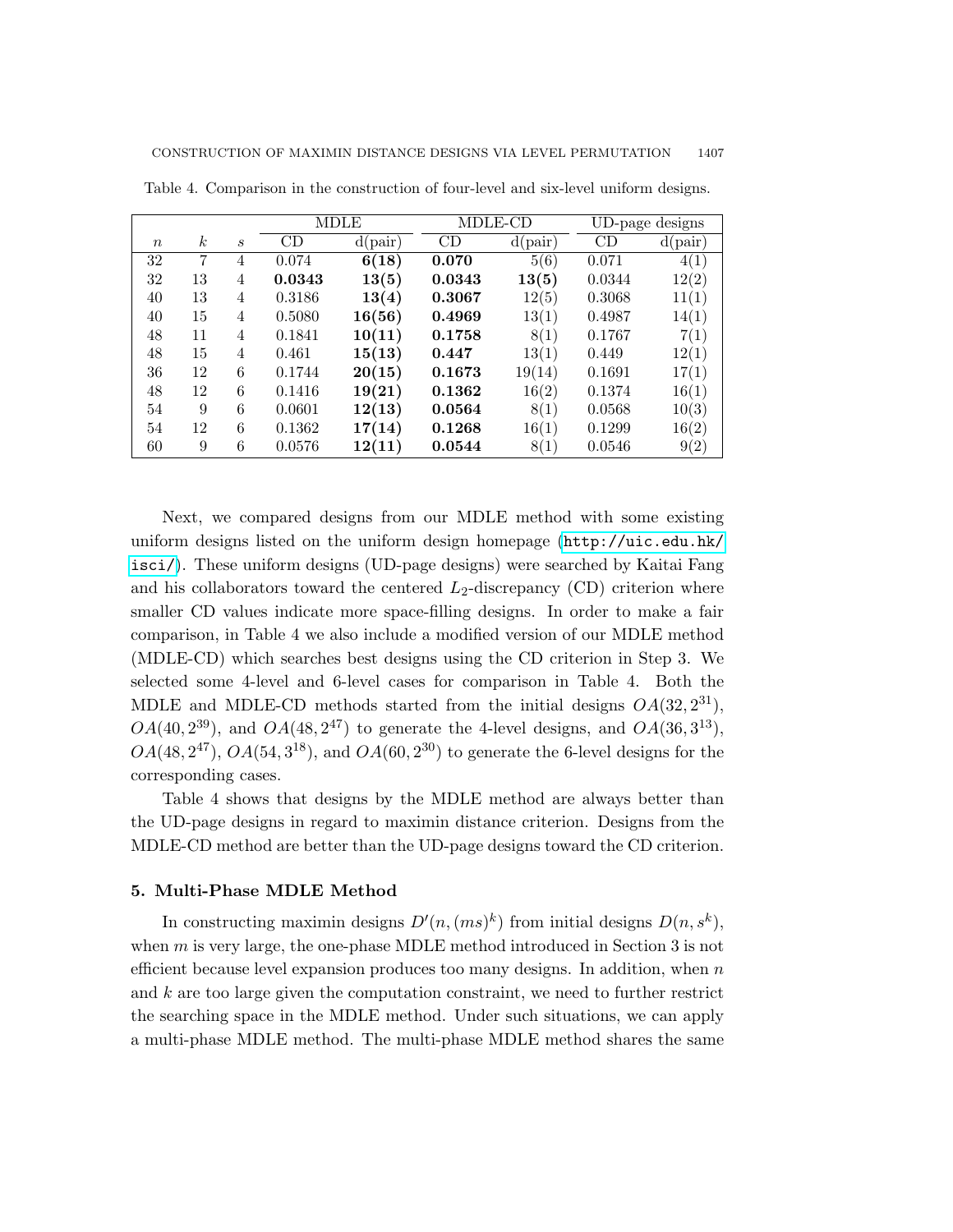|             |                  | One-phase  |       |            | Two-phase |                                    |
|-------------|------------------|------------|-------|------------|-----------|------------------------------------|
| $n_{\rm c}$ | $\boldsymbol{k}$ | $d$ (pair) | time  | $d$ (pair) | time      | sequence                           |
| 27          | 3                | 14(4)      | 67    | 14(5)      | 107       | $3 \rightarrow 9 \rightarrow 27$   |
| 32          | 5                | 37(1)      | 103   | 37(3)      | 101       | $2 \rightarrow 8 \rightarrow 32$   |
| 64          | 6                | 83(1)      | 301   | 81(1)      | 306       | $2 \rightarrow 8 \rightarrow 64$   |
| 81          | 4                | 50(1)      | 478   | 50(3)      | 490       | $3 \rightarrow 9 \rightarrow 81$   |
| 125         | 3                | 38(5)      | 603   | 37(3)      | 950       | $5 \rightarrow 25 \rightarrow 125$ |
| 32          | 15               | 151(1)     | 211   | 150(2)     | 218       | $2 \rightarrow 8 \rightarrow 32$   |
| 54          | 12               | 173(1)     | 886   | 178(2)     | 806       | $3 \rightarrow 9 \rightarrow 54$   |
| 54          | 20               | 309(1)     | 1,346 | 322(2)     | 1,275     | $3 \rightarrow 9 \rightarrow 54$   |
| 64          | 40               | 805(1)     | 1,062 | 810(1)     | 995       | $2 \rightarrow 8 \rightarrow 64$   |
| 81          | 40               | 1,005(1)   | 1,479 | 1,014(1)   | 936       | $3 \rightarrow 9 \rightarrow 54$   |
| 125         | 31               | 1,111(1)   | 2,085 | 1,116(1)   | 1,548     | $5 \rightarrow 25 \rightarrow 125$ |

Table 5. Comparison of one-phase and two-phase MDLE methods in constructing LHDs.

Note: Time in seconds.

Steps 1 and 2 as the one-phase MDLE. The difference lies in Step 3: instead of directly generating  $D'(n,(ms)^k)$  from  $D_p(n,s^k)$ , we gradually expand the levels from s to ms in multiple phases. For example, in a two-phase MDLE method with  $m = m_1 m_2$ , in Step 3 we first generate maximin design  $D_1(n, (m_1 s)^k)$  via level expansion from  $D_p$  in Step 2; then from  $D_1$  we generate maximin design  $D_2(n,(m_2m_1s)^k)$  which is  $D'(n,(ms)^k)$  via level expansion again. It is straightforward to generalize and justify this process with more phases in both theory and geometry, as in Section 3.2.

The more phases we use, the more restrictions are put on the searching space. The number of designs needed to be compared decreases dramatically with multiple phases. For example, to generate  $D'(16, 8^2)$  from  $D(16, 2^2)$  for the one-phase MDLE method, we have in total about  $4 \times 10^{13}$  possible D's to be compared; for the two-phase MDLE method, we only need to compare about  $1.7 \times 10^6$  designs. More restrictions on the searching space also means that we are more likely to miss good designs, at least in theory. In practice, with limited computations, the multiple-phase method can be more efficient than the one-phase method, especially for large designs.

Table 5 compares the one-phase and two-phase MDLE methods in generating maximin LHDs with time constraints. For both methods, we started from the respective full factorial designs for the first five cases, the minimum aberration designs for the 32- and 64-run cases,  $OA(54, 3^{24})$ ,  $OA(81, 3^{40})$ , and  $OA(125, 5^{31})$ for the rest of cases, respectively. For the last five cases, where the numbers of runs and factors are relatively large, the two-phase method generates better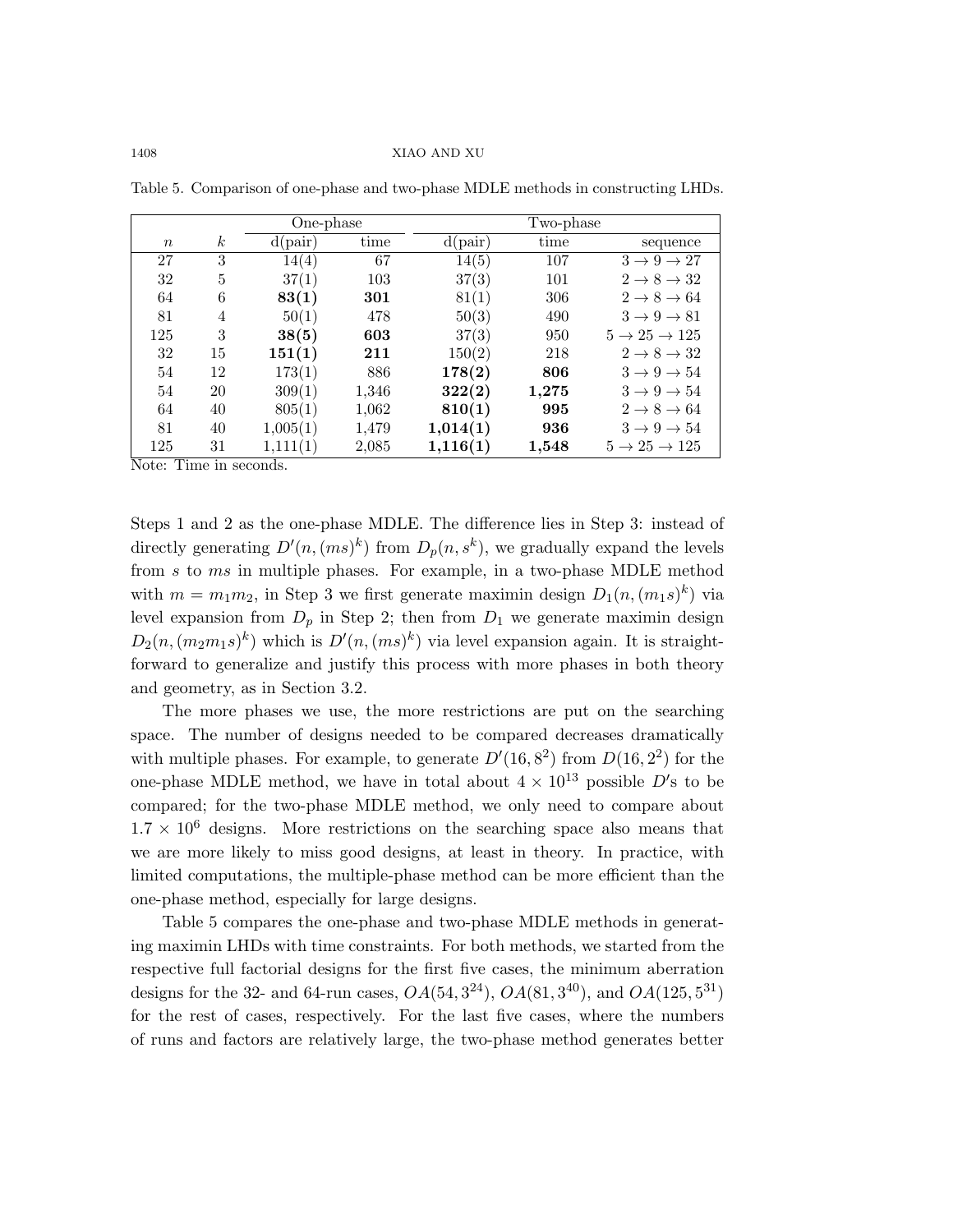designs in a shorter time than the one-phase method. Given adequate computation time, the one-phase method eventually generates better designs than the two-phase method; see the last four cases in Table 5 and corresponding results in Table 2 where we ran the one-phase MDLE method for a longer time.

When OAs with different levels exist, generally speaking, it is better to use OA initials with fewer levels given abundant computations. As an illustration, for the 128-run/12-factor case, starting from the 2-, 4- and 8-level OA initials, the one-phase MDLE method generates LHDs with the minimum  $L_1$ -distances of 378, 375 and 368, respectively. The 2-level OA initial gives the best result here, but requires more than 5 times the computations to achieve a stable result compared with the 8-level initial. Since any 8-level OA can be collapsed to a 2-level OA, the MDLE method is less likely to miss good results from 2-level OAs. For large designs with computation constraints, OA initials with larger levels may work better since the searching space is much smaller and less phases are needed.

## 6. Summary

We propose the MDLE method which can efficiently generate maximin LHDs and maximin fractional factorial designs. To justify our method, we establish a relationship of the  $L_1$ -distance distributions between the initial and generated designs via level expansion. When all possible level permutations of the initial designs are considered, we give expectations and variances of the pairwise  $L_1$ distances for the generated designs.Various comparisons show that our MDLE method outperforms the ordinary level expansion process, the OMLHD algorithm, the SLHD package, and the level permutation method. We also find many more space-filling designs compared to the existing uniform designs.

The MDLE method is easy to generalize for mixed-level cases. Starting from a mixed-level initial design, we can individually set the level expansion path for each factor. In this way, we can generate mixed-level factorial designs. Although the MDLE method cannot generate maximin designs with any run size, it works well from nearly OAs [\(Xu](#page-19-13) [\(2002\)](#page-19-13)) or optimal supersaturated designs [\(Xu and](#page-19-14) [Wu](#page-19-14) [\(2005\)](#page-19-14)), when suitable OA initials are not available.

## Acknowledgment

This research was supported in part by National Science Foundation DMS Grant 1407560. The authors thank two reviewers for their helpful comments.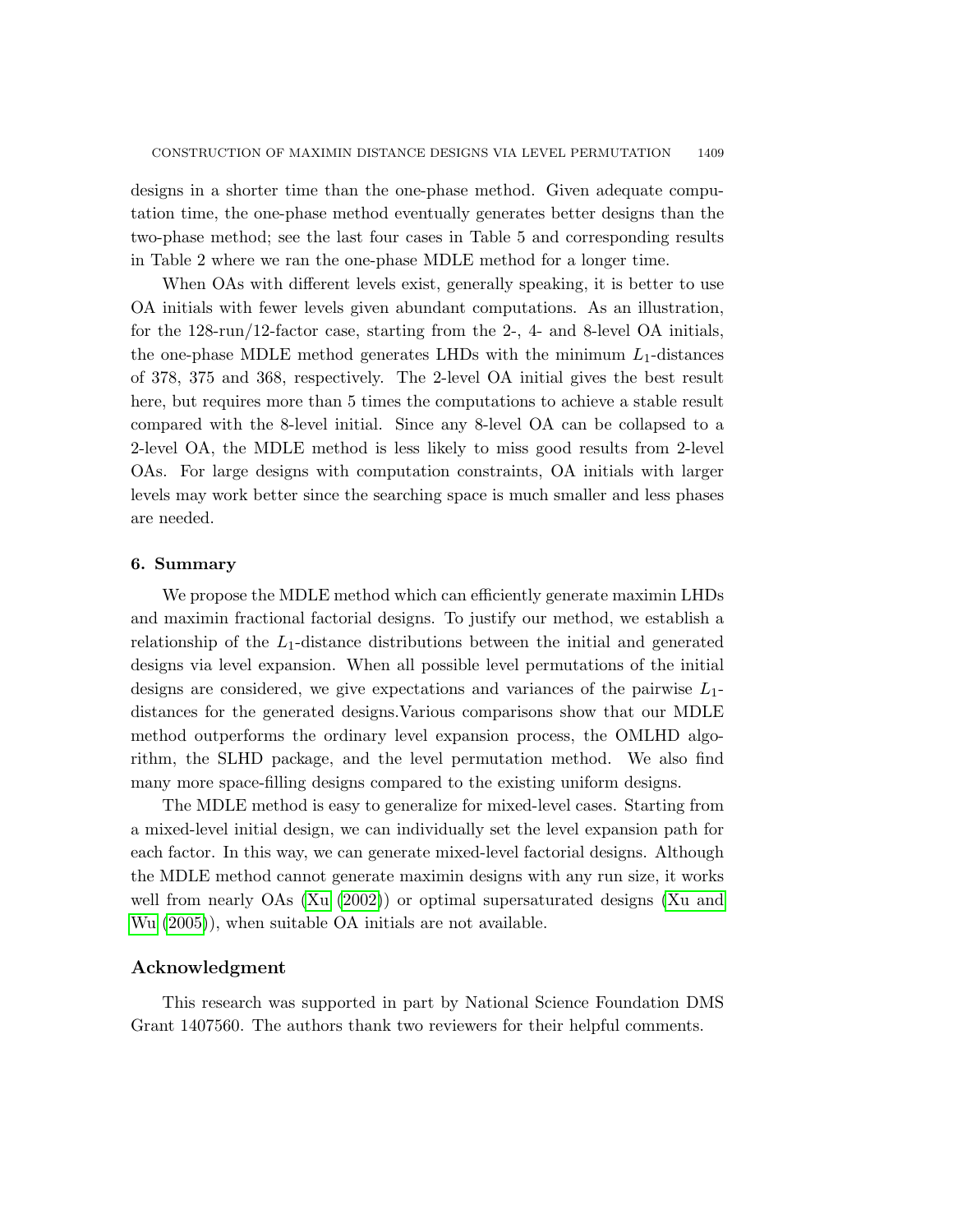# Appendix: Proofs

*Proof of Lemma* 1. (a) For  $i \neq j$ , when  $x_{i,l} = x_{j,l}$ ,  $d'_{il,jl}$  takes on values of  $0, 1, \ldots, m-1$ ; when  $x_{i,l} \neq x_{j,l}$ ,  $d'_{il,jl}$  takes on values of  $m(d_{il,jl}-1)+1, \ldots, m(d_{il,jl}-1)$  $1) + 2m - 1$ . Therefore, the smallest possible  $d'_{i,j}$  value is

$$
\min d'_{i,j} = 0 * (k - h_{i,j}) + \sum_{l=1}^{h_{i,j}} (m(d_{il,jl} - 1) + 1) = md_{i,j} - (m - 1)h_{i,j}
$$

and the largest possible  $d'_{i,j}$  value is

$$
\max d'_{i,j} = (m-1)(k - h_{i,j}) + \sum_{l=1}^{h_{i,j}} (m(d_{il,jl} - 1) + 2m - 1) = md_{i,j} + k(m - 1).
$$

Thus, we have  $m d_{i,j} - (m-1)h_{i,j} \leqslant d'_{i,j} \leqslant m d_{i,j} + k(m-1)$ .

(b) Let  $x_a$  and  $x_b$  be the pair of rows in design D that forms the minimum pairwise  $L_1$ -distance  $d_{min}(D)$  (there could be many such pairs). Let  $x'_c$  and  $x'_d$ be the pair of rows in design  $D'$  that forms the minimum pairwise  $L_1$ -distance  $d_{min}(D')$  (there could be many such pairs). Then

$$
d_{min}(D') = d'_{c,d} \leq d'_{a,b} \leq m d_{a,b} + k(m-1) = m d_{min}(D) + (m-1)k,
$$
  
\n
$$
d_{min}(D') = d'_{c,d} \geq m d_{c,d} - (m-1)h_{c,d} \geq m d_{c,d} - (m-1)h_{max}(D)
$$
  
\n
$$
\geq m d_{a,b} - (m-1)h_{max}(D) = m d_{min}(D) - (m-1)h_{max}(D).
$$

Thus, we have  $md_{min}(D)-(m-1)h_{max}(D) \leq d_{min}(D') \leq m d_{min}(D)+(m-1)k$ .

*Proof of Theorem 1.* We first calculate the probability distribution for  $d'_{il,jl}$  with its range given in Lemma 1. For  $i \neq j$ , when  $x_{i,l} = x_{j,l}$ , the probability distribution is

$$
P(d'_{il,jl} = 0) = \frac{m\binom{n/(ms)}{2}}{m(m-1)(n/(ms))^2 + m\binom{n/(ms)}{2}} = \frac{n - ms}{m(n - s)},
$$
  

$$
P(d'_{il,jl} = t) = \frac{2(m - t)(n/(ms))^2}{m(m-1)(n/(ms))^2 + m\binom{n/(ms)}{2}} = \frac{2n(m - t)}{m^2(n - s)}
$$

for  $t = 1, 2, ..., m - 1$ . Thus,

<span id="page-15-1"></span><span id="page-15-0"></span>
$$
E(d'_{il,jl}) = \sum_{t=1}^{m-1} tP(d'_{il,jl} = t) = \frac{n(m^2 - 1)}{3m(n - s)} = \gamma,
$$
 (A.1)

$$
E((d'_{il,jl})^2) = \sum_{t=1}^{m-1} t^2 P(d'_{il,jl} = t) = \frac{n(m^2 - 1)}{6(n - s)} = \frac{m}{2}\gamma.
$$
 (A.2)

When  $x_{i,l} \neq x_{j,l}$ , the probability distribution is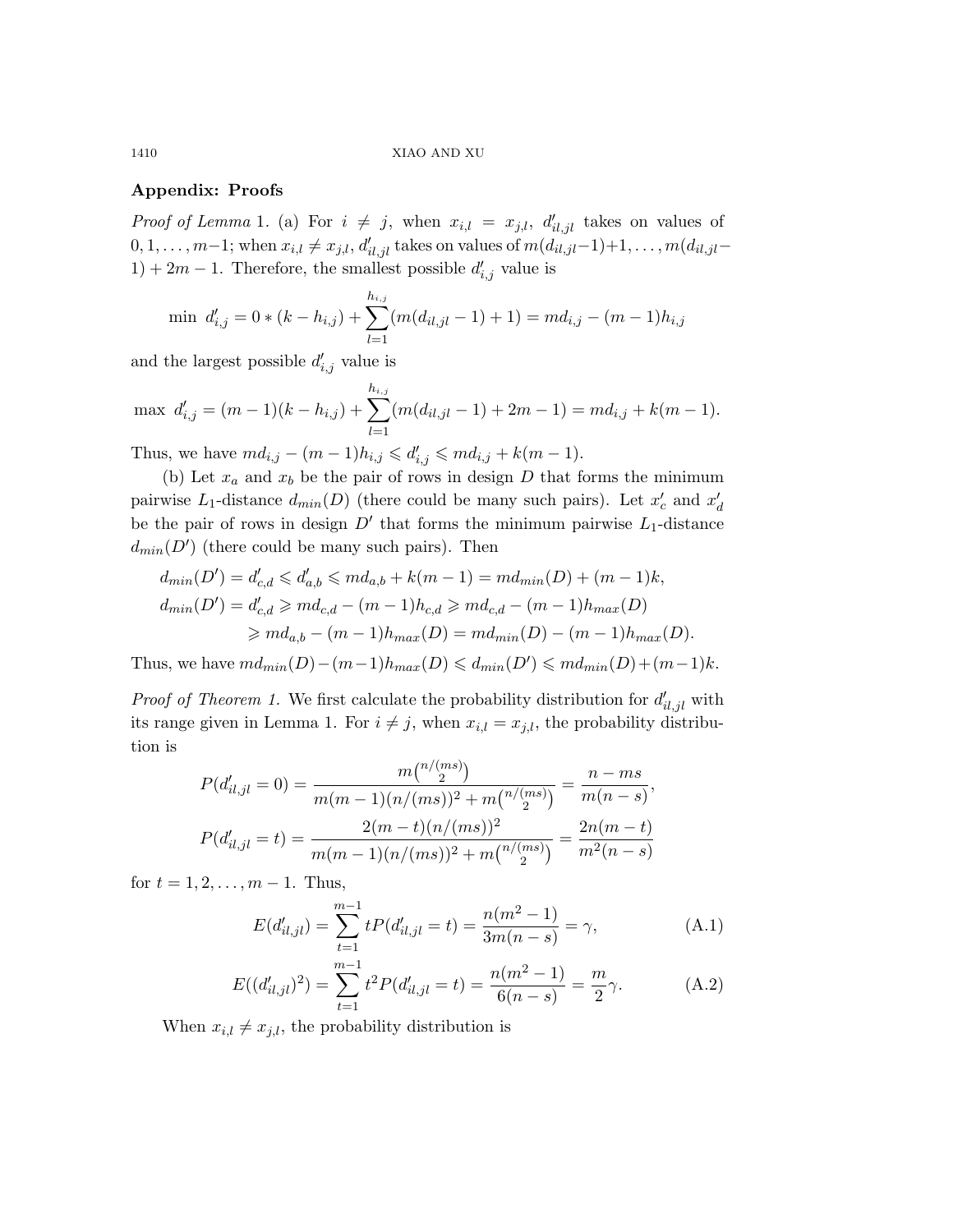<span id="page-16-1"></span><span id="page-16-0"></span>
$$
P(d'_{il,jl} = d_0 + t) = \frac{t+1}{m^2}, \text{ for } t = 0, 1, ..., m-1,
$$
  

$$
P(d'_{il,jl} = d_0 + t) = \frac{2m - t - 1}{m^2}, \text{ for } t = m, ..., 2m - 2,
$$

where  $d_0 = m(d_{il,jl} - 1) + 1$ . It is straightforward to verify that

$$
E(d'_{il,jl}) = \sum_{t=0}^{2m-2} (d_0 + t) P(d'_{il,jl} = d_0 + t) = m d_{il,jl},
$$
\n(A.3)

$$
E((d'_{il,jl})^2) = \sum_{t=0}^{2m-2} (d_0 + t)^2 P(d'_{il,jl} = d_0 + t) = m^2 d^2_{il,jl} + \frac{m^2 - 1}{6}.
$$
 (A.4)

It is clear that  $d_{il,jl} = 0$  when  $x_{i,l} = x_{j,l}$ . Combining [\(A.1\)](#page-15-0) and [\(A.3\)](#page-16-0), we have

$$
E(d'_{i,j}) = \sum_{l=1}^{k} E(d'_{il,jl}) = \sum_{l=1}^{k} md_{il,jl} + (k - h_{i,j})\gamma = md_{i,j} + (k - h_{i,j})\gamma.
$$
 (A.5)

Next, combining  $(A.2)$  and  $(A.4)$ , we have

<span id="page-16-2"></span>
$$
E\left(\sum_{l=1}^{k} (d'_{il,jl})^2\right) = \sum_{l=1}^{k} E((d'_{il,jl})^2) = m^2 \sum_{l=1}^{k} d^2_{il,jl} + \frac{m^2 - 1}{6} h_{i,j} + (k - h_{i,j}) \frac{m\gamma}{2}.
$$
\n(A.6)

Further, we have

<span id="page-16-3"></span>
$$
E((d'_{i,j})^2) = E\left(\left(\sum_{l=1}^k d'_{il,jl}\right)^2\right) = E\left(\sum_{l=1}^k (d'_{il,jl})^2\right) + E\left(\sum_{p \neq q=1}^k d'_{ip,jp} d'_{iq,jq}\right).
$$
\n(A.7)

Since  $d'_{ip,jp}$  and  $d'_{iq,jq}$   $(p \neq q)$  are independently determined by the  $p^{th}$  and  $q^{th}$ columns in the initial design  $D$ , with  $(A.1)$  and  $(A.3)$ , we have

$$
E\left(\sum_{p\neq q=1}^{k} d'_{ip,jp} d'_{iq,jq}\right) = \sum_{p\neq q=1}^{k} E(d'_{ip,jp}) E(d'_{iq,jq}) = m^2 \sum_{p\neq q=1}^{k} d_{ip,jp} d_{iq,jq} +
$$
  
+ 2(k - h\_{i,j})\gamma \sum\_{l=1}^{k} md\_{il,jl} + (k - h\_{i,j})(k - h\_{i,j} - 1)\gamma^2. (A.8)

Combining  $(A.6)$ ,  $(A.7)$ , and  $(A.8)$ , after some simple algebra, we have

<span id="page-16-4"></span>
$$
Var(d'_{i,j}) = E((d'_{i,j})^2) - (E(d'_{i,j}))^2 = C_{1,0} + C_{1,1}h_{i,j},
$$

where  $C_{1,0}$  and  $C_{1,1}$  are constants given in Theorem 1.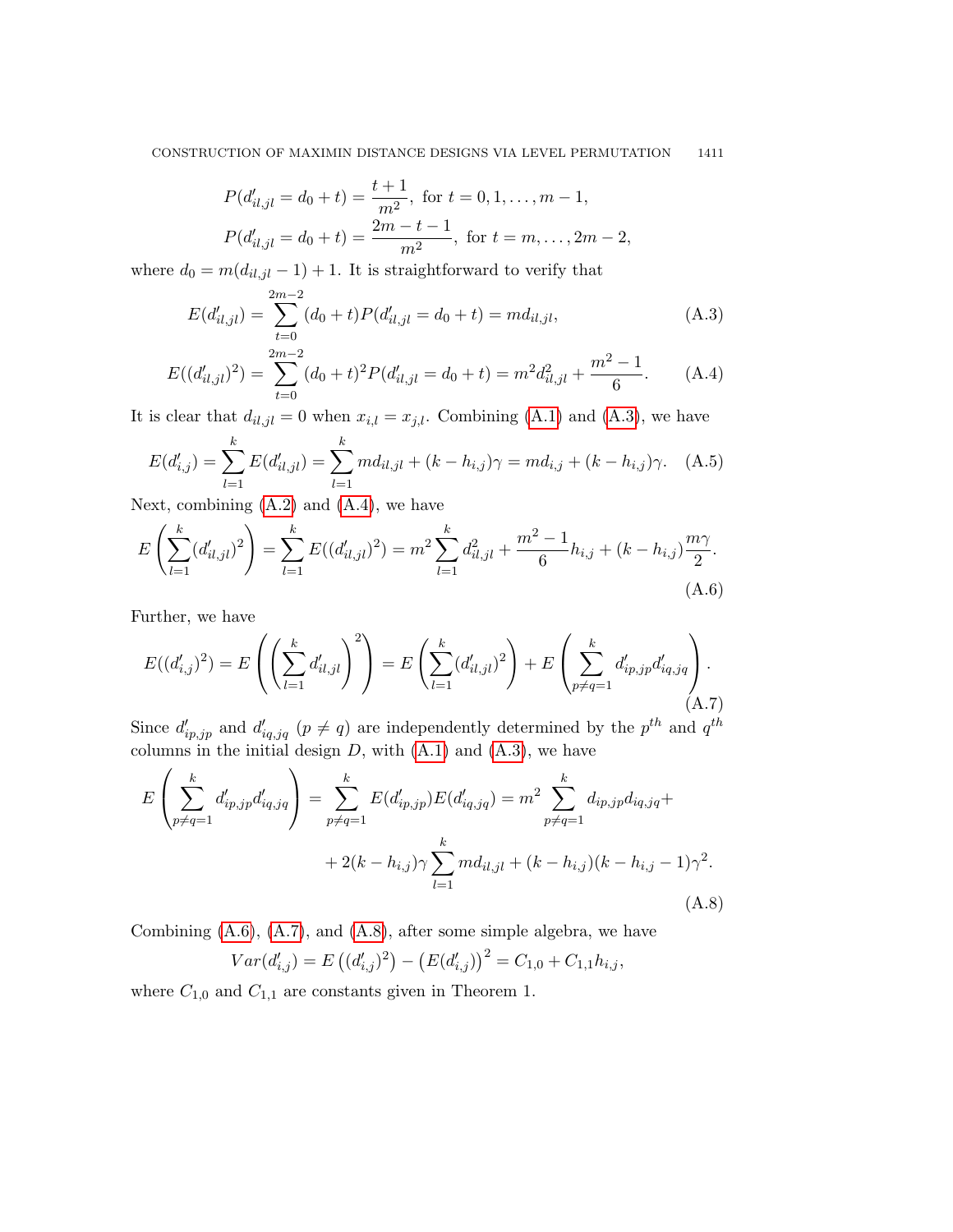Proof of Lemma 2. We need to distinguish two types of operations: level permutation and level expansion. Let  $\sigma$  denote a level permutation and  $\pi$  denote a level expansion. Let  $E_{\sigma}$  denote the expectation toward designs generated by all possible level permutations and  $E_{\pi}$  denote the expectation toward designs generated by all level expansions. As we perform level permutation first and level expansion second, using the properties of conditional expectations, we have

<span id="page-17-0"></span>
$$
E_{\Theta}(d'_{i,j}) = E_{\sigma}[E_{\pi}(d'_{i,j}|\sigma)],\tag{A.9}
$$

$$
Var_{\Theta}(d'_{i,j}) = E_{\sigma}[Var_{\pi}(d'_{i,j}|\sigma)] + Var_{\sigma}[E_{\pi}(d'_{i,j}|\sigma)].
$$
\n(A.10)

For a given level permutation  $\sigma$ , let  $d_{i,j}^{\sigma}$  denote the  $L_1$ -distance of a level permuted design generated by  $\sigma$ . Level permutation does not change pairwise Hamming distances of a design. Applying Theorem 1 to each level permutation  $\sigma$ , we have

<span id="page-17-1"></span>
$$
E_{\pi}(d'_{i,j}|\sigma) = md_{i,j}^{\sigma} + (k - h_{i,j})\gamma,
$$
\n(A.11)

$$
Var_{\pi}(d'_{i,j}|\sigma) = C_{1,0} + C_{1,1}h_{i,j}.
$$
\n(A.12)

Similar to the proof of Theorem 1, when considering all possible level permutations,

<span id="page-17-2"></span>
$$
E_{\sigma}(d_{i,j}^{\sigma}) = \frac{s+1}{3}h_{i,j},\tag{A.13}
$$

$$
Var_{\sigma}(d_{i,j}^{\sigma}) = E_{\sigma}((d_{i,j}^{\sigma})^2) - [E_{\sigma}(d_{i,j}^{\sigma})]^2 = \frac{(s+1)(s-2)}{18}h_{i,j}.
$$
 (A.14)

Combining  $(A.9)$ ,  $(A.11)$ , and  $(A.13)$ , we have

<span id="page-17-3"></span>
$$
E_{\Theta}(d'_{i,j}) = E_{\sigma}[md^{\sigma}_{i,j} + (k - h_{i,j})\gamma] = m\frac{s+1}{3}h_{i,j} + (k - h_{i,j})\gamma
$$
  
=  $k\gamma + (m\frac{s+1}{3} - \gamma)h_{i,j}.$  (A.15)

Combining  $(A.10)$ ,  $(A.11)$ ,  $(A.12)$ , and  $(A.14)$ , we have

<span id="page-17-4"></span>
$$
Var_{\Theta}(d'_{i,j}) = E_{\sigma}[C_{1,0} + C_{1,1}h_{i,j}] + Var_{\sigma}[md^{\sigma}_{i,j} + (k - h_{i,j})\gamma]
$$
  
= C\_{1,0} + C\_{1,1}h\_{i,j} + m^2 Var\_{\sigma}[d^{\sigma}\_{i,j}]  
= C\_{1,0} + (C\_{1,1} + m^2 \frac{(s+1)(s-2)}{18})h\_{i,j}. \t(A.16)

*Proof of Theorem 2.* From  $(A.15)$  and  $(A.16)$ , we have

$$
E_{\Theta}(\sum_{i \neq j=1}^{n} (d'_{i,j})^2) = \sum_{i \neq j=1}^{n} E_{\Theta}((d'_{i,j})^2) = \sum_{i \neq j=1}^{n} [Var_{\Theta}(d'_{i,j}) + (E_{\Theta}(d'_{i,j}))^2]
$$

$$
= \sum_{i \neq j=1}^{n} [C_{1,0} + (C_{1,1} + m^2 \frac{(s+1)(s-2)}{18})h_{i,j}]
$$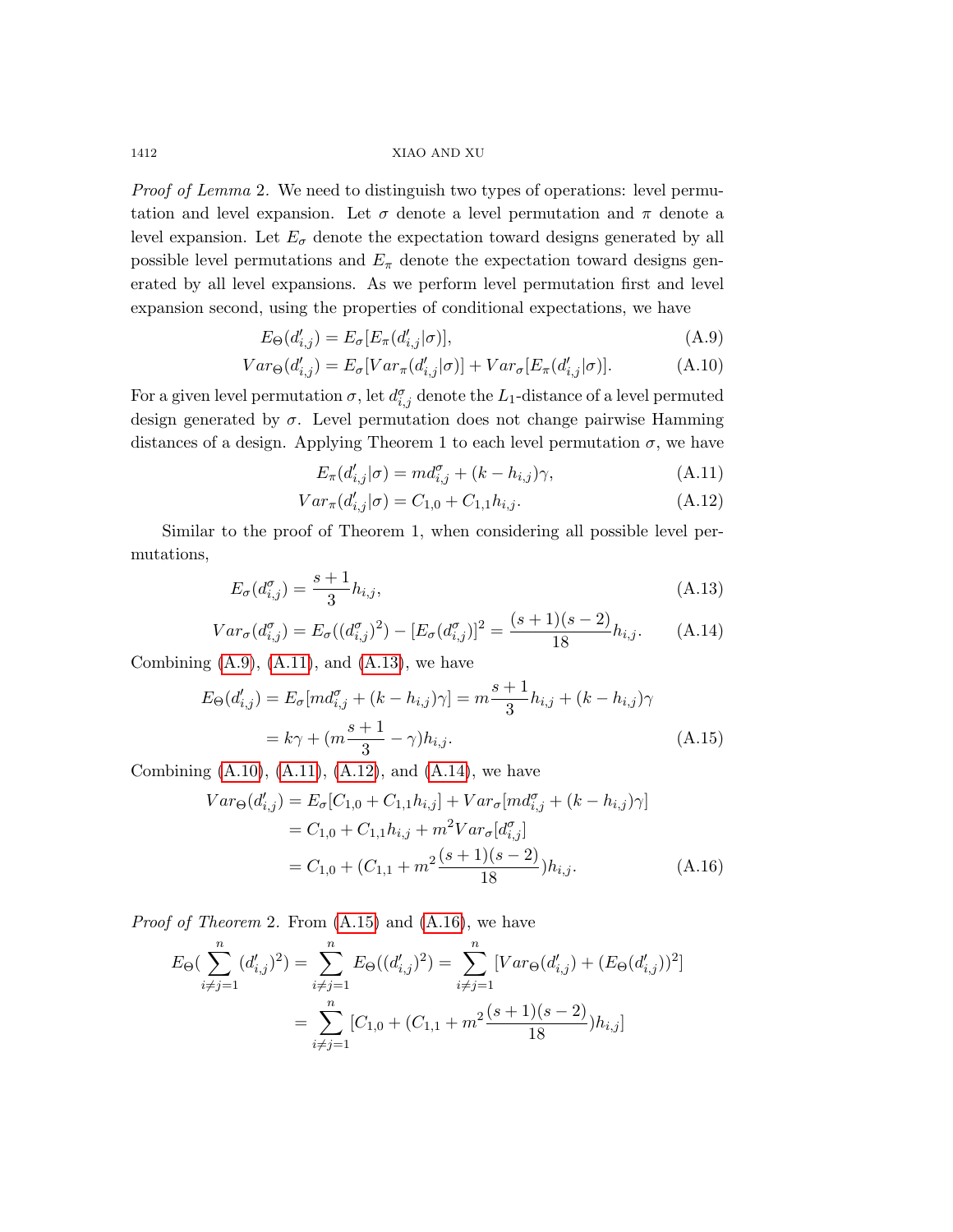<span id="page-18-15"></span><span id="page-18-14"></span><span id="page-18-13"></span>
$$
+\sum_{i\neq j=1}^{n} [k\gamma + (m\frac{s+1}{3} - \gamma)h_{i,j}]^{2}.
$$
 (A.17)

[Xu](#page-19-11) [\(2003\)](#page-19-11) showed that the GWLP is related to moments of Hamming distances. In particular, for a balanced design with  $A_1(D) = 0$ , we have the following relationships:

$$
\sum_{i \neq j=1}^{n} h_{i,j} = \frac{kn^2(s-1)}{s},\tag{A.18}
$$

$$
\sum_{i \neq j=1}^{n} h_{i,j}^{2} = \frac{n^{2}}{s^{2}} \{ 2A_{2}(D) + (s-1)k[1 + (s-1)k] \}.
$$
 (A.19)

Then the result follows from [\(A.17\)](#page-18-13), [\(A.18\)](#page-18-14), and [\(A.19\)](#page-18-15).

# References

- <span id="page-18-6"></span>Ba, S., Myers, W. R. and Brenneman, W. A. (2015). Optimal sliced Latin hypercube designs. Technometrics 57, 479–487.
- <span id="page-18-11"></span>Box, G. E. and Hunter, J. S. (1961). The  $2^{k-p}$  fractional factorial designs. Technometrics 3, 311–351.
- <span id="page-18-12"></span>Chen, H. (1998). Some projective properties of fractional factorial designs. Statistics  $\mathcal{B}$  Probability Letters 40, 185–188.
- <span id="page-18-1"></span>Cioppa, T. M. and Lucas, T. W. (2007). Efficient nearly orthogonal and space-filling Latin hypercubes. Technometrics 49, 45–55.
- <span id="page-18-9"></span>Dueck, G. and Scheuer, T. (1990). Threshold accepting: a general purpose optimization algorithm appearing superior to simulated annealing, Journal of Computational Physics 90, 161–175.
- <span id="page-18-0"></span>Fang, K.-T., Li, R. and Sudjianto, A. (2006). Design and Modeling for Computer Experiments, CRC Press.
- <span id="page-18-3"></span>Hickernell, F. J. (1998). A generalized discrepancy and quadrature error bound. Mathematics of Computation 67, 299–322.
- <span id="page-18-4"></span>Johnson, M. E., Moore, L. M. and Ylvisaker, D. (1990). Minimax and maximin distance designs. Journal of Statistical Planning and Inference 26, 131–148.
- <span id="page-18-5"></span>Joseph, V. R. and Hung, Y. (2008). Orthogonal-maximin Latin hypercube designs. Statistica Sinica 18, 171–186.
- <span id="page-18-10"></span>Kirkpatrick, S. (1984). Optimization by simulated annealing: Quantitative studies. Journal of Statistical Physics 34, 975–986.
- <span id="page-18-8"></span>Leary, S., Bhaskar, A. and Keane, A. (2003). Optimal orthogonal-array-based Latin hypercubes. Journal of Applied Statistics **30**, 585-598.
- <span id="page-18-2"></span>Lin, C. D., Mukerjee, R. and Tang, B. (2009). Construction of orthogonal and nearly orthogonal Latin hypercubes. Biometrika 96, 243–247.
- <span id="page-18-7"></span>Lin, C. D. and Tang, B. (2015). Latin hypercubes and space-filling designs, in Handbook of Design and Analysis of Experiments, eds. Dean, A., Morris, M., Stufken, J. and Bingham,